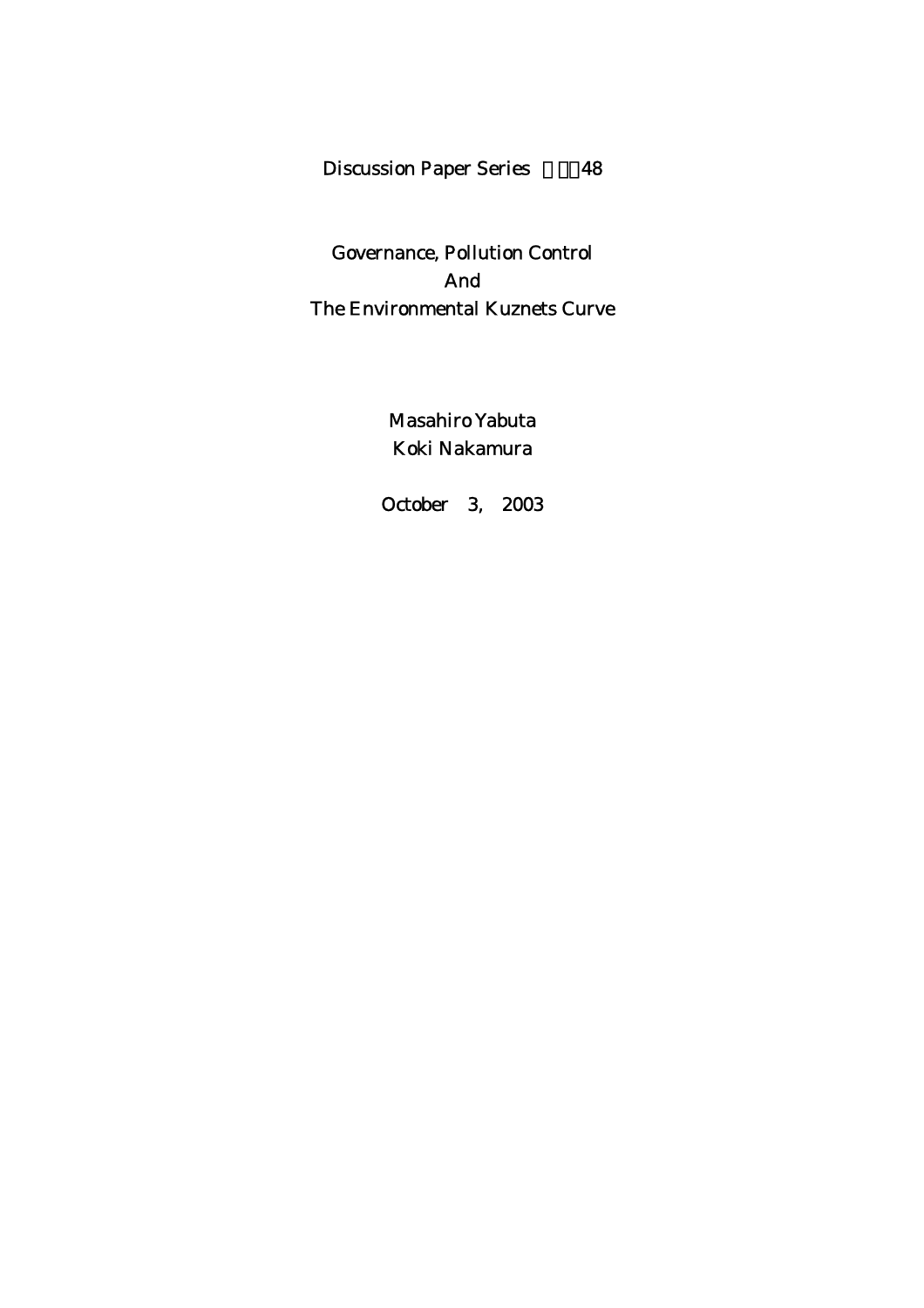# **Governance, Pollution Control**

# **And**

# **The Environmental Kuznets Curve**

**Masahiro Yabuta (Chuo University)** 

**Koki Nakamura (Graduate School of Economics, Chuo University)** 

**October, 2003** 

**Contents**:

**1. Introduction** 

- **2. Three phases of environmental development-a hypothesis approach**
- **3. A model for phase analysis**
- **4. The hypothesis testing**
- **5. Concluding remarks**

**Keywords**: Governance Index, Environmental Kuznets Curve, Environmental

Consciousness, Pollution Control

**JEL Classification**: O130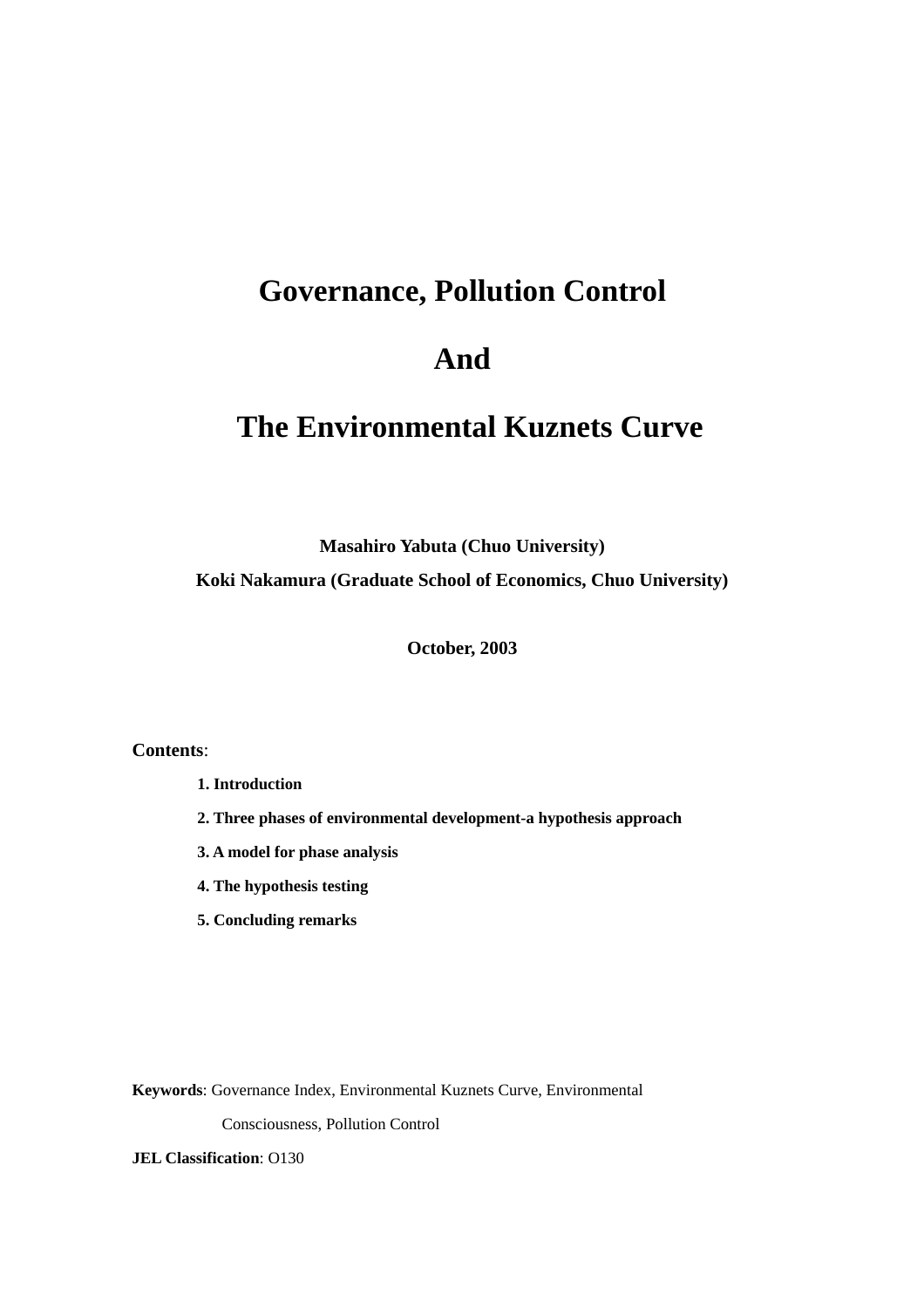### **1. Introduction**

 Is it possible to attain economic prosperity without deterioration of environment? What kind of relation is there between environmental improvement and economic growth? And what is the major reason to make a changing pattern of environmental policies? We shall investigate an answer to them in this paper. As far as some pollutants such as  $SO_2$ ,  $NO_2$  as well as garbage in per capita term are concerned; almost economies have experienced their dramatic increase in the process of rapid industrialization. Accordingly this leads to terrible environmental issues. However, as time goes by, the government has turned its policy stance to incorporate pollution control and people try to support this policy change. This might be corresponding to a changing pattern of people's preference between income growth and environment. Then people will experience reducing economic growth but remarkable improvement in health and environment.

The main purpose of this paper is to analyze the interaction between economy and environment from both the social and political perspectives. In this paper, our focus is mainly on the econometric tests on that interaction but a theoretical foundation has already given by Yabuta (2003). Making the arguments in a nutshell leads to the following remarks. It is natural to accept that environmental situation may keep deteriorating with economic growth at low-income levels, but it will reach a turning point and then further growth leads to environmental betterment. The inverted U-shaped relationship between income and the environment is known as the 'environmental Kuznets curve' (EKC). Grossman and Krueger (1993) have found that for some air and water pollutants, EKC could be empirically observed. A large number of papers, including Cole, Rayner and Bates (1997), related to empirical studies have followed their paper. The common conclusions are that the meaningful EKC can be observed only for local pollutants like  $NO<sub>2</sub>$  and CO but for global pollutants like CO<sub>2</sub>, whereas for some pollutants like CFCs no EKC relation can be confirmed. Possibly, there may be no general relation between pollutants and economic growth. On the other hand, many literatures on EKC have come from the theoretical viewpoints, including Vogel (1999), Andreoni and Levinson (2001), Levinson (2002) and Lieb (2002). Their analytical frameworks are basically static ones, which incorporate specific type of utility function and pollution abatement function. On the other side, Selden and Song (1995), Stokey (1998) and Kelly (2003) have given dynamic model frameworks for EKC. Selden and Song (1995), a revised version of Foster (1973), has shown that in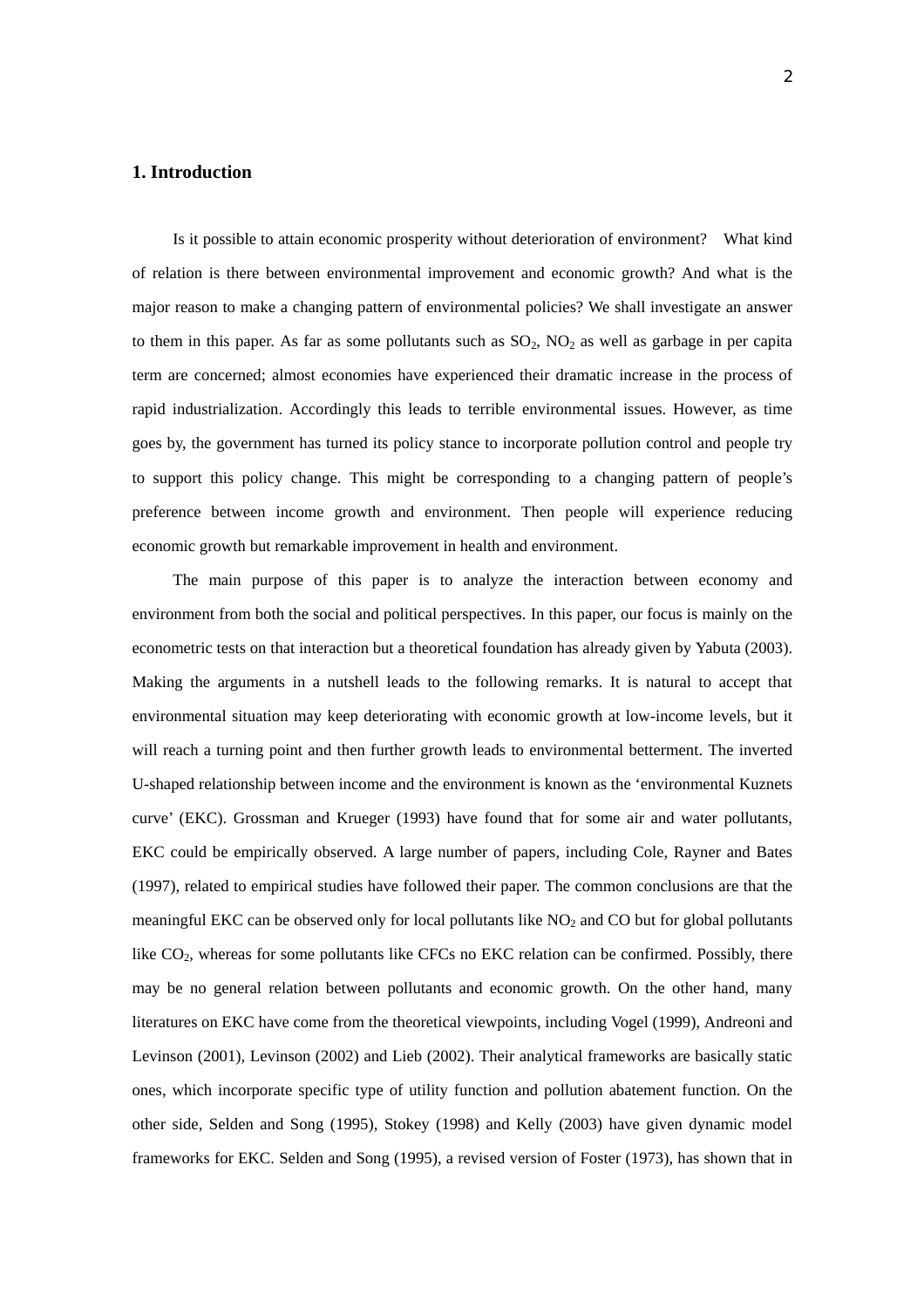an early stage of economic development, rapid increases in pollution abatement can occur due to some contributors, including technological change of abatement and consumer's tastes to pollution abatement. They have also argued that whereas capital accumulation can slow reductions in pollution, high marginal efficacy of pollution abatement can reduce pollution as a whole, leading to an inverted U-shaped EKC. Kelly (2003) has proved that in a dynamic model with pollution stock externality, the conditions an inverted U-shaped EKC can emerge require the convexity of cost function of pollution control and the normality of environmental goods. Pollution control provides benefit, but it charges additional spending to the society. It may be a consequent reasoning that an inverted U-shaped EKC occurs when marginal costs of pollution control rise by less than marginal benefits. Although the studies concerning EKC have given consistent explanations, there is no clear understanding that ties static frameworks to dynamic ones. In this paper we shall prove the determinants to fix the shape of EKC mainly from statistical and econometric viewpoints<sup>1</sup>.

 The plan of this paper is as follows. In Section 2, three phases of environmental development are proposed in a hypothesis approach. A historical investigation on the environmental development will tell us there are at least three stages to phases. In Section 3, a basic model for phase analysis is developed towards a dynamic version. In Section 4, we shall test the hypothesis framework developed in a basic model. We shall give a statistical test of the structure model with four independent variables, such as income, preference, technology and governance. In Section 5, after remarking the relationship between economic development and pollution control, the importance of the 'governance index' is examined.

# **2. Three Phases of Environmental Development – A Hypothesis Approach**

 $\overline{a}$ 

 There is no single process along which the government enforces effective and feasible programs to curb the environmental problem that people are harmed by pollution derived from specific materials. In general, it seems to be very natural to accept that there are three stages or phases along

<sup>1</sup> Vogel (1999), for example, is one of the well-composed books concerning theories of EKC. His final remarks in Chapter 7 related to the views of EKC as a cure-all must be justified when he mentioned to the limitations of EKC as well. In particular, it should be notable when he wrote that 'an EKC is the more likely to occur, the less people are concerned about the pollutant in question.' (see, p.182). This is the reason why we introduce the phase analysis and we also take the people's animadverting or recognition processes of environmental issues into consideration.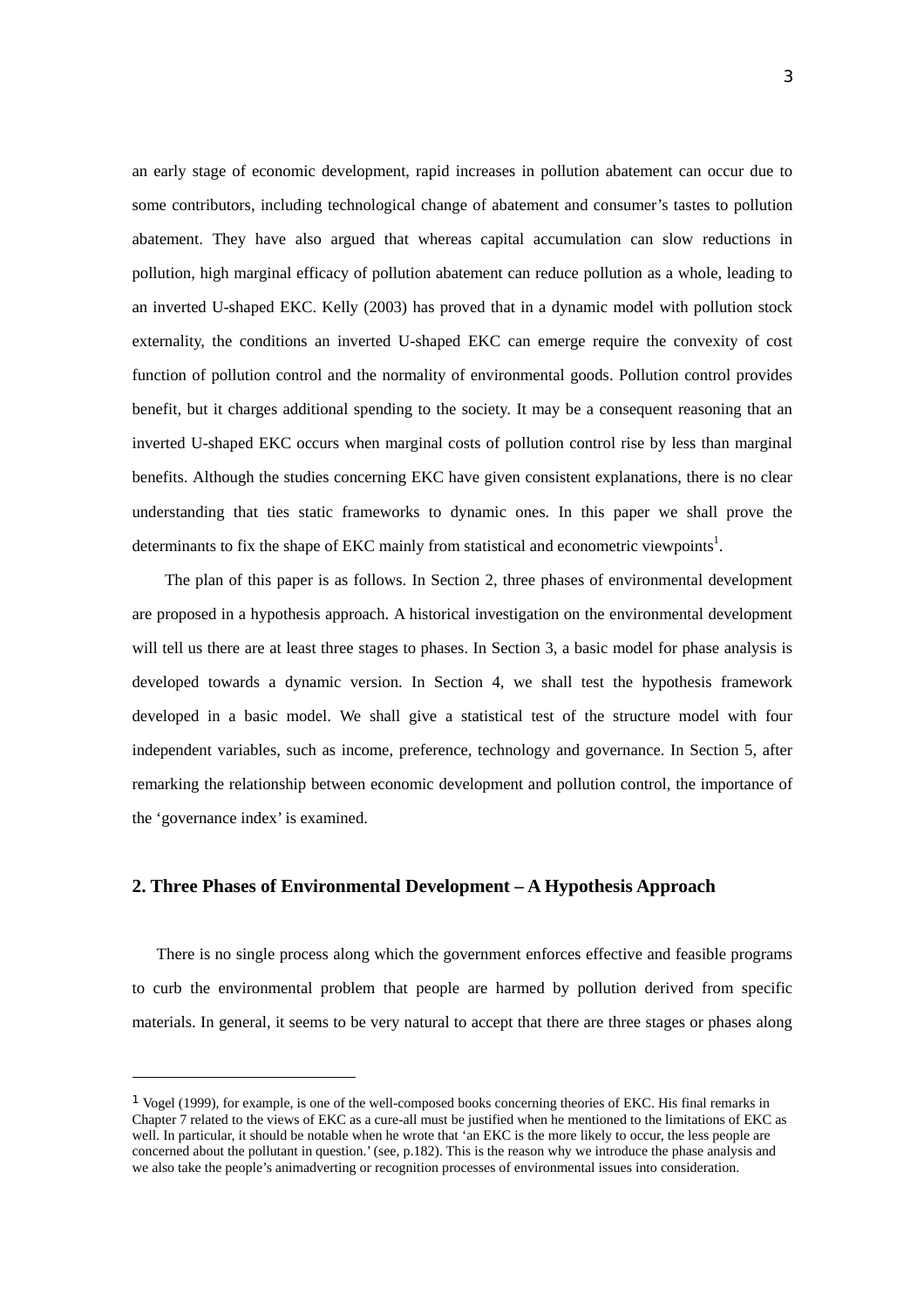which the environmental problem comes into conflict between polluters and victims and finally comes to a negotiated settlement.

 The first phase is the animadverting stage upon the terrible environmental situation. Irrespective of the allocation of the property rights related to the environmental resources, people must bring an accusation against polluters as far as they are suffering from pollutions. Even if pollution provide disastrous to people's health, the local government or central government sometimes tends to hesitate to adjudge a case because of a lack of hard scientific causal relation or, possibly because it may be bribed by polluters to forget about what they have done. In almost countries where the democratic rule has been under construction, the iniquitous disregard of the fundamental human rights leads to a strangling of social anti-pollution movements. Accordingly, we find that the precondition for the society to accept the fact and to take an active interest in the environmental problem is development of the democratism. Hence, especially in many under-developing countries where democracy must be less developed, it may be observable that the government takes a negative attitude about cooperating for anti-pollution procedures.

 The second phase is the institutionalization stage of judicial and administrative procedures against environmental disruption. Due to a radical or socially justified movement of the people, or sometimes due to a international level of standardization for the pollution control, local and/or central governments are forced to systematize the environmental agents and to enforce the environment-related laws such as anti-air pollution law, or water conservation law. In the early stage of this period, however, it may be difficult for these systems to be sufficiently effective partly because of a lack of scientific as well as technological knowledge, but mainly because of inadequate criterions to curb pollution. If so, this phase must be an interval for adjusting the environmental standard. Although there are formally adjusted laws and agencies, this does not mean that they are truly effective against pollution control.

 Actually, for an individual case of pollution dispute, various patterns of the three phases have occurred. In the case of Minamata disease, for example, the first stage was for more than twenty years period from early 1940s when the first victims emerged to 1968 when the Japanese government officially identified Minamata disease. Although Minamata disease was discovered in 1956 and reported a methyl alkyl-mercurial discharged into Minamata bay by Chisso Corporation to be the cause-substance, Chisso Corporation continued operation until 1968. It is clear that during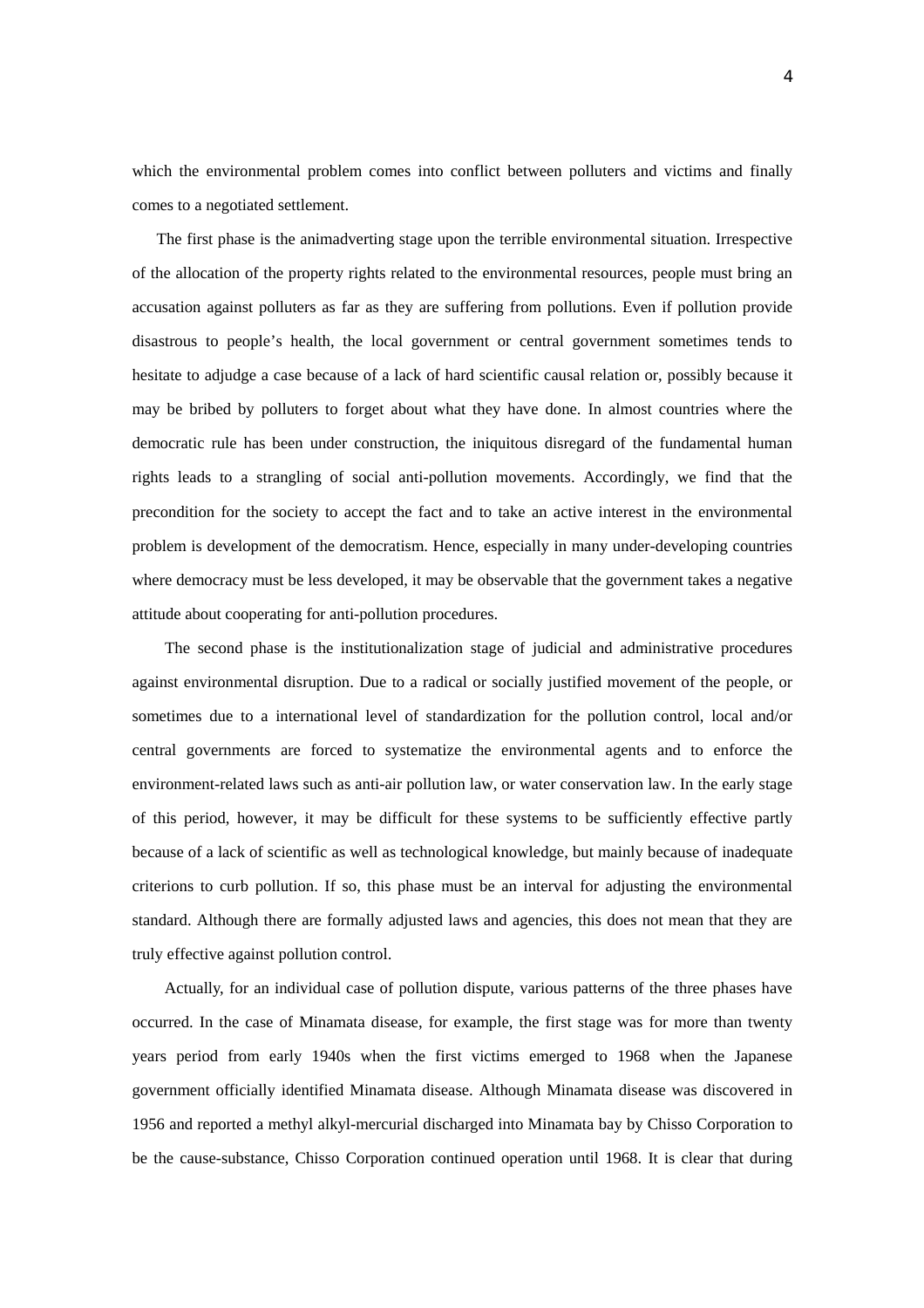this period an unpreventable and derelict behavior of the government led to the expansion of patients of Minamata disease. An urgent closedown of factory should have pollution abatement in Minamata Bay. During late 1950s to 1960s the Japanese economy was on the high-growth economic path and the stance of the Japanese government towards environmental issues was quite namby-pamby. However, people's antipollution movements in 1960s against local-level pollution all over industrializing regions in Japan, such as Minamata, Yokkaichi, Kitakyushu and Shizuoka, had led to changes in environmental policy towards anti-pollution initiated by local governments.

The Basic Law for Environmental Pollution Control was enacted in 1967 and the Environmental Agency, now graded up to the Ministry of the Environment, was established in 1971. As far as water pollution is concerned, the Water Pollution Control Law in 1970 containing regulations of discharge of effluent, monitoring of the conditions of water pollution, as well as promotion of measures for domestic wastewater and compensation for damages. Moreover, Environmental Quality Standards for Water Pollutants established in 1970 were target levels of water quality aim to lowering the environmental risk, protecting human health and conserving the living environment, including regulations on total mercury and alkyl-mercury compounds. By setting common national standards applicable to all public waters, civil-minimum safety from water could be maintained. The second phase is to mean the period when the central government establishes various environmental systems like anti-pollution laws and organizations.

 It might be inevitable, at least in the democratic decision-making process, for the government to employ environmental policy responses against environmental issues whenever they suffer victims. In the third phase of the environmental development, the governmental activity against environmental issues would be tested how it is effective and if it takes them seriously. Monitoring to the conditions of water or air pollution, or illegal destruction of natural resources should be seriously applied. Accordingly, the government must order persons to decrease effluents into the public area or to preserve the natural environment, and take necessary measures such as punishment when they do not obey. Even if the government environmental law contains such monitoring-punishment system, it does not mean that it becomes a remedy of great efficacy. Clearly, it depends on the capability or seriousness of the government whether an effective control on the environmental condition can be attained. Successive and progressive amendments of the environmental quality standards or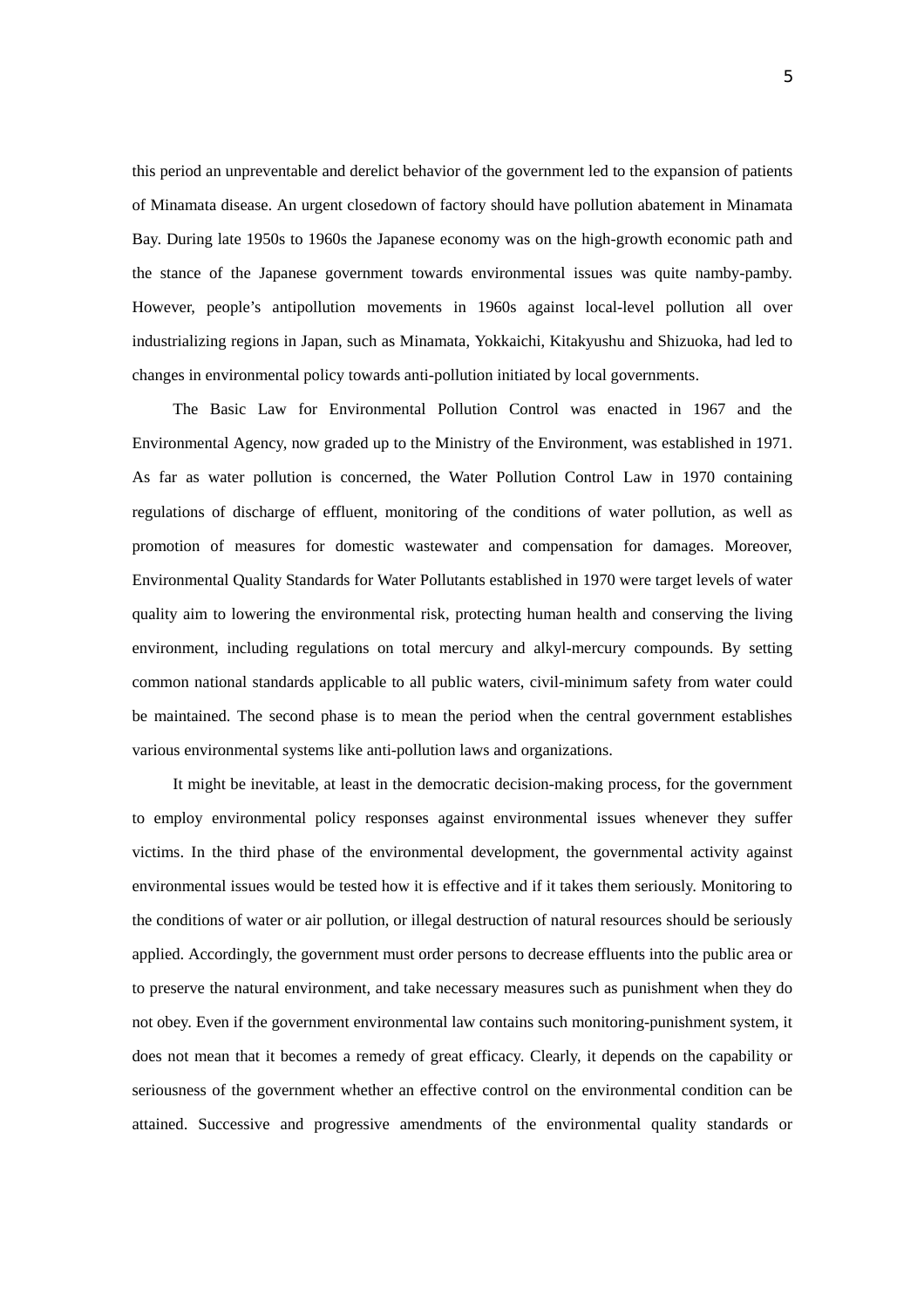stepped-up monitoring and sanction must entail in the third phase of environmental development<sup>2</sup>.



### **Figure 1. Three phases of environmental development**

To summarize the concept of phase analysis related to environmental development, see Figure 1. As shown in Figure 1, the term "first phase" is about the period during which the specific environmental issues like air pollution or mercury pollution prevail and antipollution movements occur. Mainly local governments usually take temporal measures on a case-by-case basis. The "second phase" is corresponding to the period during which both local and central level of governments launch wide social reforms of administrative organizations and laws in the fields of environmental policy. Moreover the "third phase" is to use for identifying the stage period during

 $\overline{a}$ 

<sup>2</sup> Harashima and Morita (1998) also gave a useful historical perspectives related environmental policy development. From the historical and comparative viewpoints, they have mentioned six factors to make differences in the development processes of environmental policies; the role of local government, information disclosure, influence of international pressure, latecomer status, the market mechanism, and environmental issues in the policy agenda. Except for foreign factors, the domestic factors they have proposed will be incorporated in our hypothetical analysis.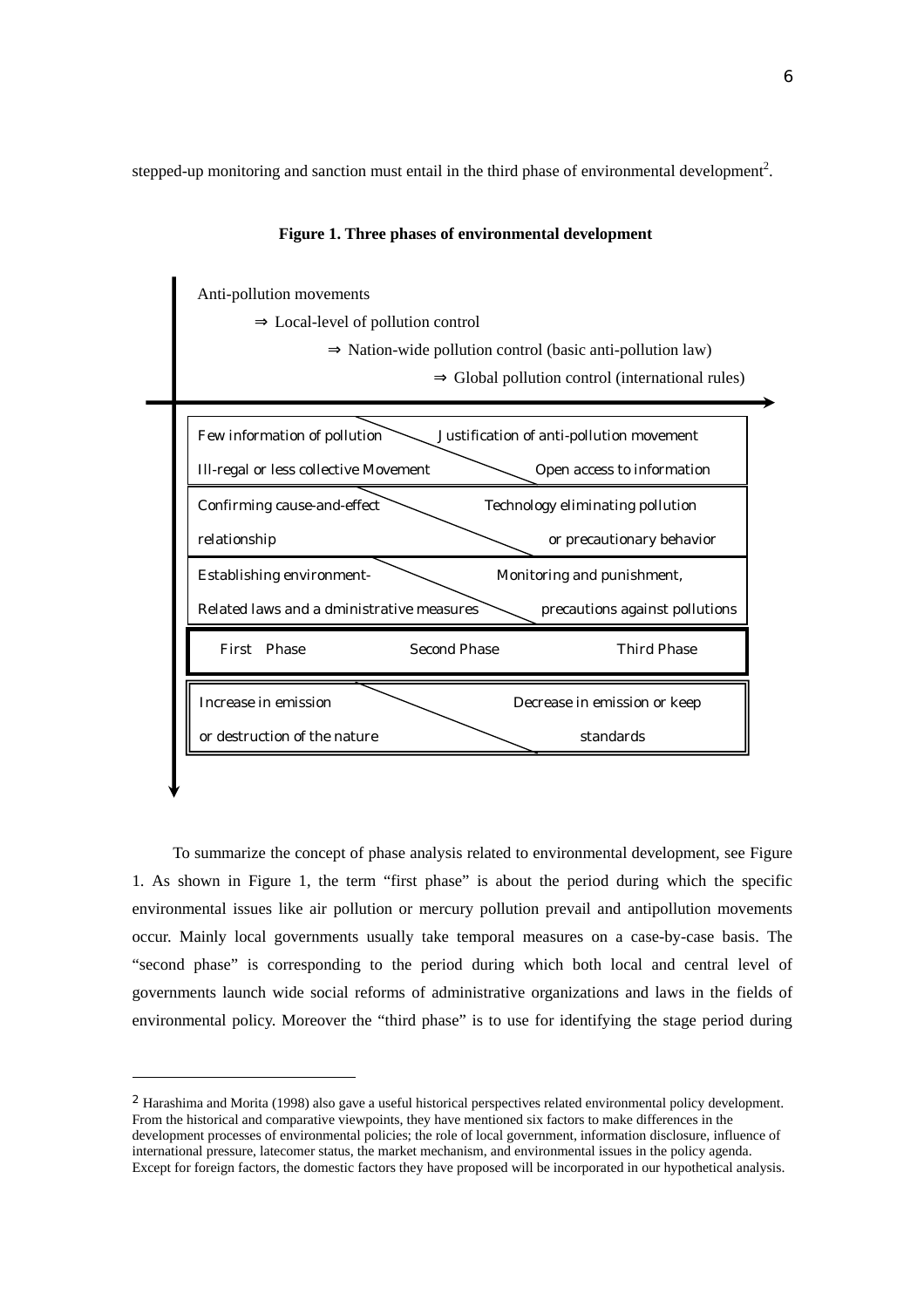which the environmental authorities broaden and strengthen the environmental quality standards and apply the monitoring and sanction rule in a strict and rigorous way. It is notable that there can be no environmental policy response against environmental issues unless people with eco-consciousness countermove against the environmental issues.

# **3. A Model for Phase Analysis**

 Models to analyze the phases of environmental development process in a nation are to identify the differences among the environmental conditions as well as institutional situations in a society. We shall incorporate model-frameworks some specific characterizations concerning the people's eco- consciousness, governmental policy stance against environmental issues and juristic and administrative institutions. Because these phases can only be identified from historical or time-horizon viewpoints, we shall compose a model that includes various variables to show a changing pattern of these institutional situations related to environmental policy.

 Main task in this section is to develop a dynamic model with a common framework throughout this paper. Assume that a representative consumer faces the utility function given by

$$
(1) U = U(C, P),
$$

where  $C$  is consumption and  $P$  is pollution. Pollution function is given by

(2) 
$$
P = P(Y, E)
$$
,  $P_Y > 0$ ,  $P_E < 0$ 

where *Y* represents income and *E* shows the effort to abate pollution. We shall also assume that the price of consumption goods is unity and the abatement cost of pollution is given by *e*. Then we have the consumer's budget constraint with income, *Y*:

$$
(3) \quad Y = C + e E.
$$

Consumers' income comes from production and the production function with capital stock, *K* , is given by

(4)  $Y = Y(K, P), Y_K > 0, Y_{KK} < 0, Y_P < 0,$ 

where it is assumed that pollution condition is also an important factor affecting production level, an environmental deterioration leading to less production.

 Before composing a dynamic system of the economic as well as environmental development, it may be notable to show a static system. In a very short-run economy, assume that capital stack is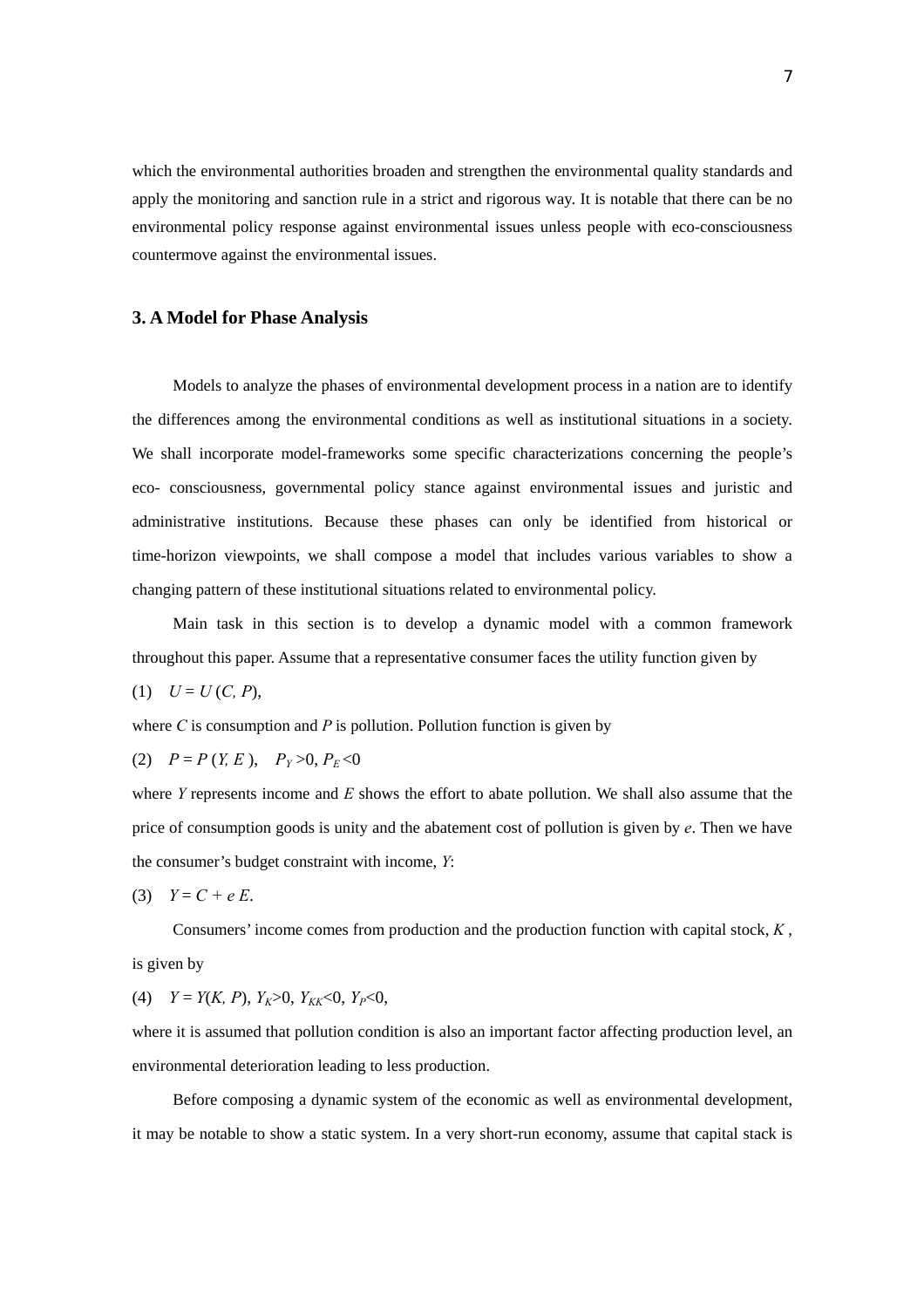constant and pollution has no effect on production. Hence, *P* and *K* can be eliminated from (4) and *Y* becomes constant. Then consumer behavior to maximize their welfare can be formalized as

(5) *Choose* $\{C, E\}$  = max  $U(C, P(E))$ , subject to  $Y = C + eE$ .

Consumer is assumed to be able to control both *C* and *E*. Accordingly, maximization behavior of consumer in this static framework will lead to an optimal consumption, *C*\* as well as an optimal effort of pollution abatement, *E*\* given as

(6)  $(C^*, E^*)$  {(*C,E*)  $U_c = U_p P_E / e$ ,  $Y = C + eE$ , *Y* is constant}

The first term in the curly brackets of (6) implies that the marginal utility of consumption is equal to that of spending to abate pollution. The pollution level in equilibrium will be given by  $P^* = P(Y, E^*)$ .

A temporal equilibrium can be depicted as in Figure 2. Figure 2 has four dimensions: the first quadrant to show the consumer's utility function as well as budget constraint, the second quadrant to indicate the pollution function, the third one to give symmetrical relation between pollution level and the fourth quadrant to derive a development path of consumption and pollution condition. What we would like to know is just how much the environmental deterioration, or improvement, occurs in a process of economic growth usually entailing an increase in income. In Figure 2, assuming that the effect of increasing pollution on production can be neglected may lead to a conclusion that an increase in *K* in the process of economic growth will increase income. Accordingly, a budget line  $Y<sup>1</sup>$ may shift right-upwards towards  $Y^2$ . Then there are various possibilities the changing patterns of C and *E* will follow. These patterns are corresponding to the evolutions of *C* and *P* in the fourth quadrant in Figure 2. Among many possible development paths in the figure, the one from 1 to 2 as well as the one from 1 to 3 must be remarkable. In all quadrants of Figure 2, the path from 1 to 2 is the growth path with an increase in pollution but the growth path from 1 to 3 is the one with a decrease in pollution, although abatement costs of pollution increase in both cases.

It is easy to find that at least four factors determine the development patterns, in particular the changing patterns of economic growth against environmental conditions. They include the changing patterns of; (i) the people's preference of environment with respect to standard of living, i.e. a change in the shape of utility function, *U*, (ii) the progress in abatement technique to pollution control, i.e. a decrease in the marginal abatement cots,  $e$ , (iii) the end-of-pipe technology to decrease in discharge of pollution wastes into atmosphere or water, i.e. a change in the shape or magnitude of pollution function, *P*, and (iv) the environmental policy stance of the government against pollution,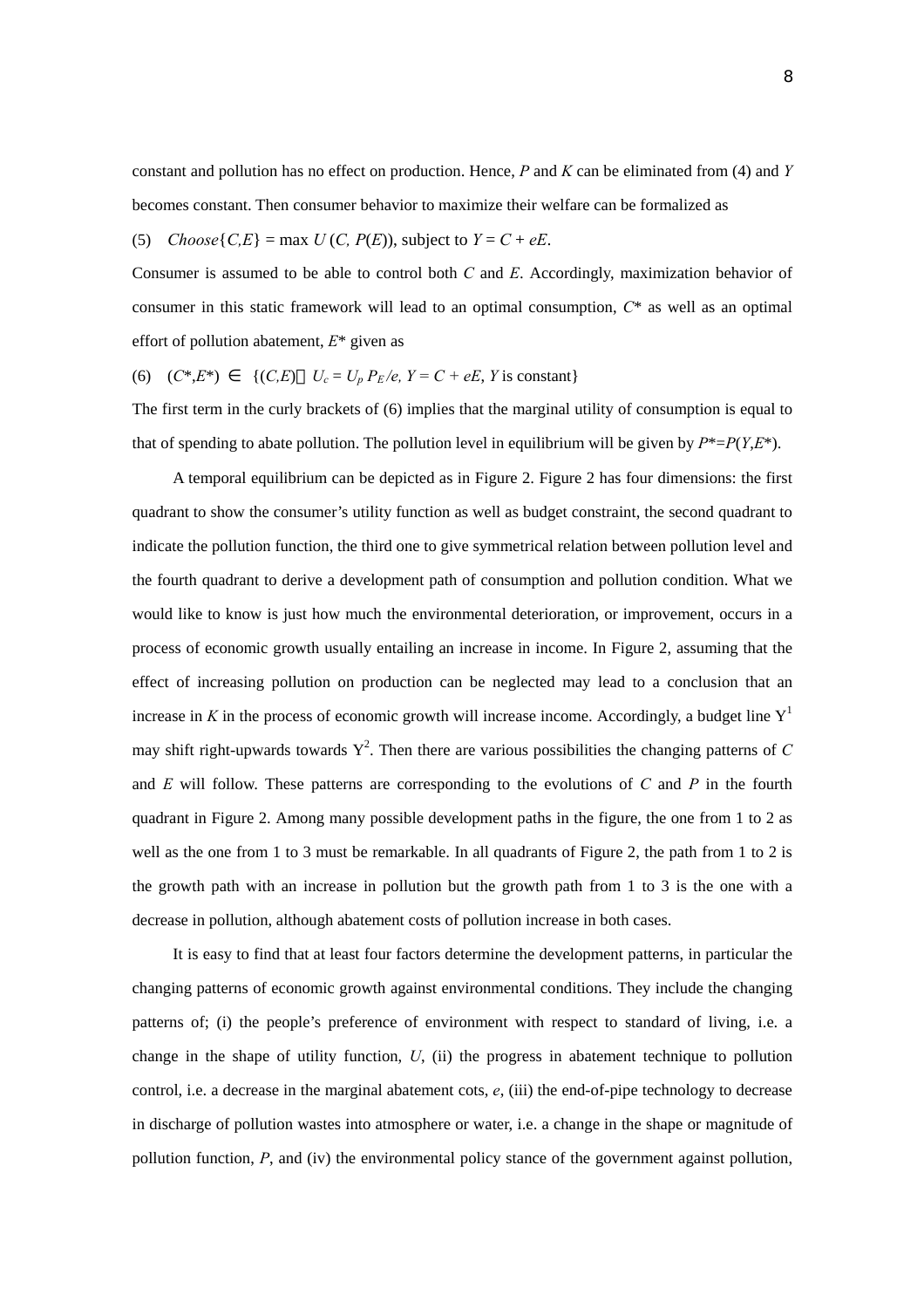i.e. a divergence between social welfare function and people's aggregate utility function.

To give a clearer picture of the environmental development, it would be convenient to compose a specified version of the model equations. We shall assume the following equations:

$$
(7) \quad U = U_0 C^{\alpha} P^{-\beta} \;,
$$

$$
(8) \tP = P_0 Y^{\gamma} E^{-\delta},
$$

where  $U_0$ , $P_0$  as well as , and are positive parameters. By taking the temporal equilibrium condition given by (6) into consideration, it is easy to derive the following conditions to keep the economy on the equilibrium:

$$
(9) \tP = P_0 Y^{(\gamma-\delta)} \left[ \frac{(\alpha+\beta\delta)e}{\beta\delta} \right]^{\delta}.
$$

**Figure 2. Development and Pollution** 

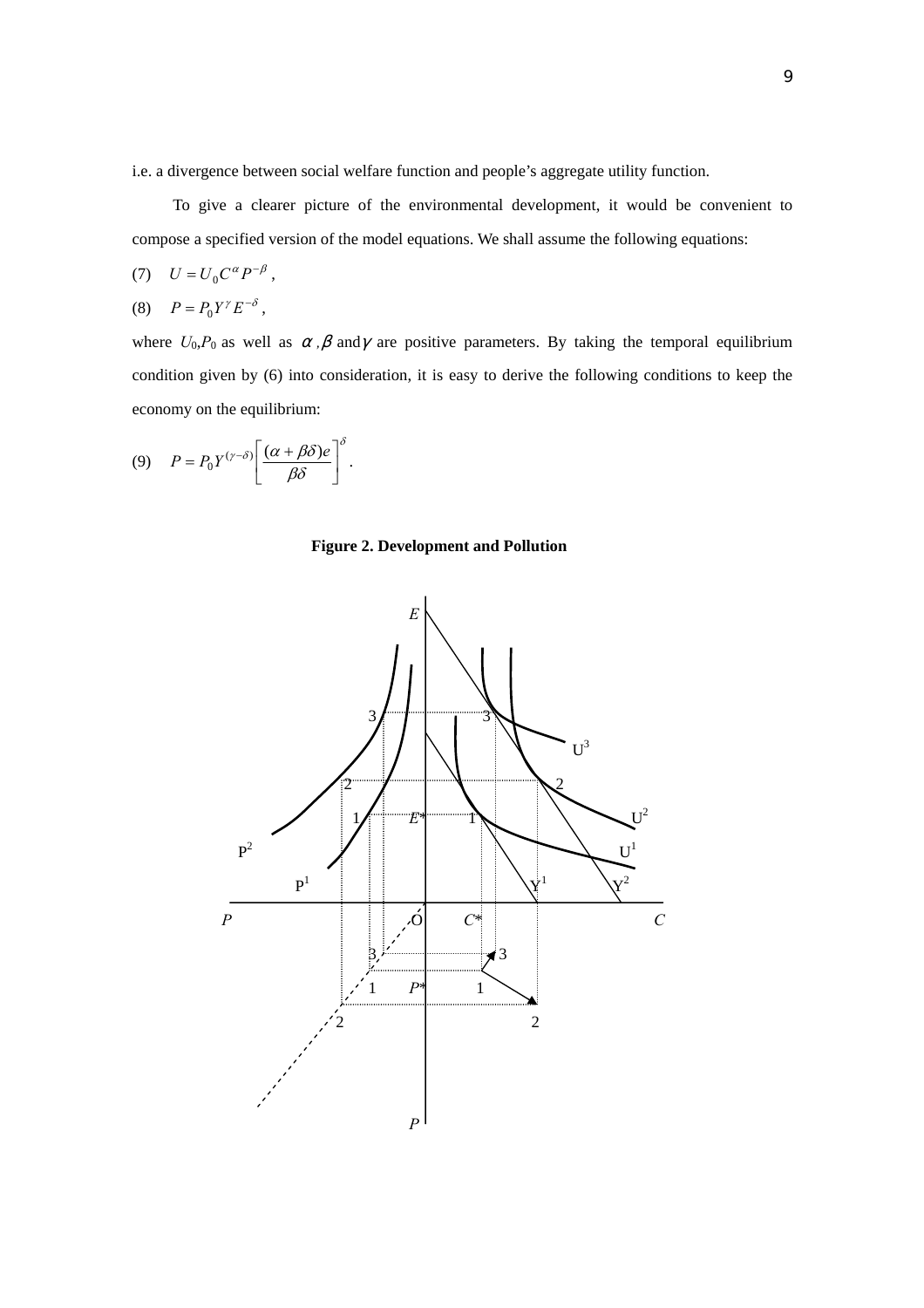If there is a positive increment of income, i.e.  $dY > 0$ , the economy grows. Then it is clear from (9),  $dP$  can be negative as far as is less than for  $dY > 0$ . This case occurs whenever the effort of pollution abatement is sufficiently large and the income effect on pollution is small enough. Hence, the simple model tells us how important the technology against the pollution dispersion is. Moreover, it is clear from (9) that the changing pattern of parameters also has various effects on the pollution level. As far as the parameters in (9) are concerned, the smaller *, e* and  $P_0$  or the larger , will be, the pollution condition will be improved<sup>3</sup>. Clearly parameters and are related to the people's choice behavior between consumption and pollution. Because a smaller , or a larger makes the marginal rate of substitution of pollution abatement with respect to consumption smaller, it becomes more preferable for people to spend more to pollution control but less to consumption expenditure. A larger, or a smaller  $P_0$ , implies that pollution control will be attained more effectively then before. This is the case where a progress in end-of-pipe technology occurs. Moreover it is clear that a smaller *e*, i.e. a cheaper abatement cost to emission control, can be effective for reducing pollution materials.

The above-mentioned remarks show that on the economic growth process where production continues to grow, environmental conditions can be improved whereas income effect on pollution is always positive. This can be attainable by changing patterns of parameters concerning people's preference, marginal abatement cost as well as end-of-pipe technology. These changing patterns of the parameters are likely to respond to the stage of the environmental development. Hence a schematic representation concerning the phase analysis can be depicted as the bottom of the each low from (i) to (iii) in Table 1.

It still remains an unfinished work for the phase analysis of environmental development. This issue is just related to the policy stance at local as well as nation level of environmental procedures by the governments. In the first phase anti-pollution movement of the people is often identified with anti-governmental action because the governments give priority to economic growth. Accordingly, they tend to think at the initial stage of development that environmental issue follows economic

 $\overline{a}$ 

$$
dP = P\left[\log\left(\frac{(\alpha+\beta\delta)e}{\beta\delta Y}\right) - \frac{\alpha}{\alpha+\beta\delta}\right] d\delta = P\left[-\log E - \frac{\alpha}{\alpha+\beta\delta}\right] d\delta < 0, \quad \text{for } d\delta > 0.
$$

<sup>&</sup>lt;sup>3</sup> This is because as for  $\delta$ , we have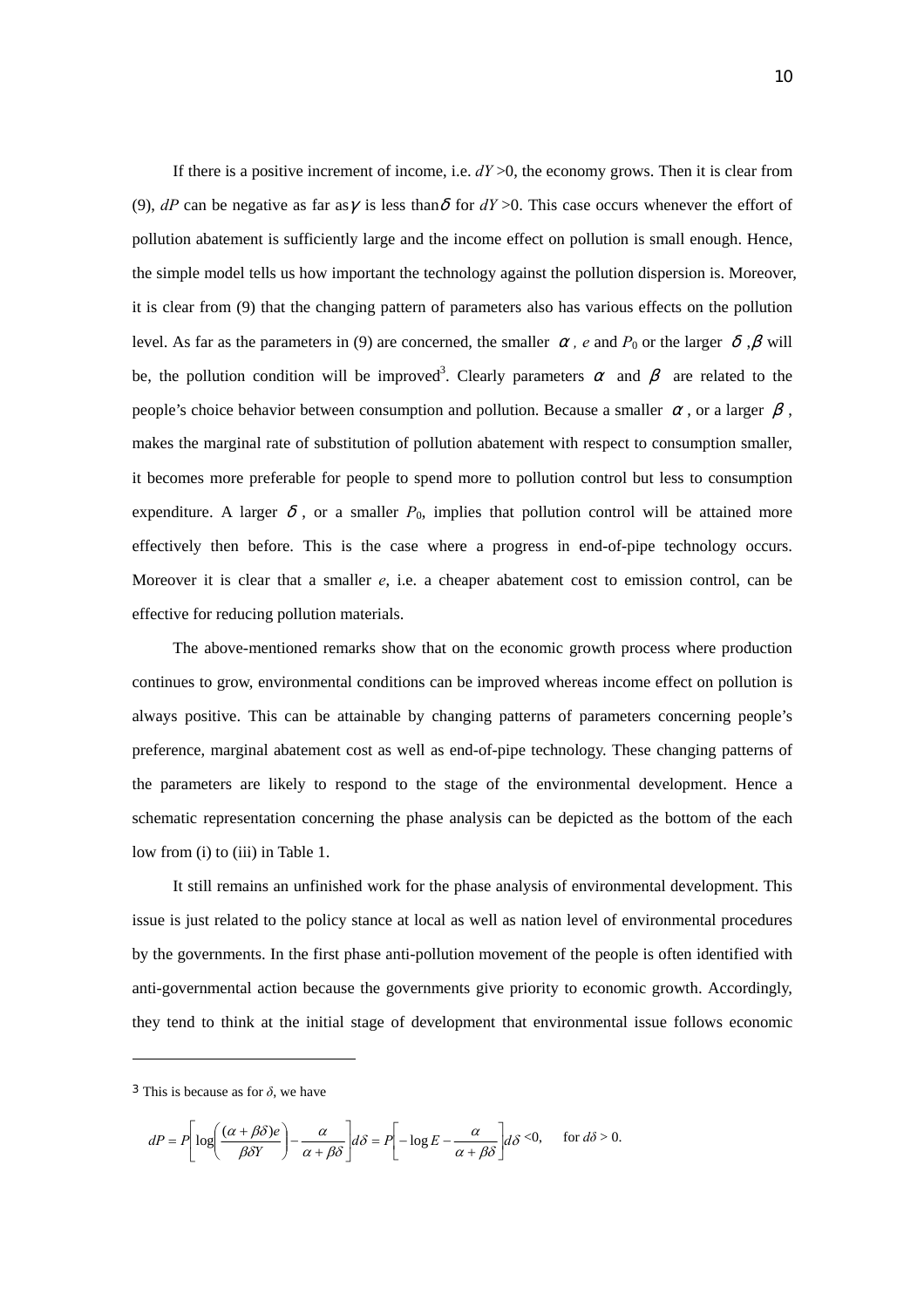growth as a necessity. This situation leads to a conception gap between governments and people towards environmental issues. To model this we shall introduce a new conceptual parameter determining a governmental welfare function to be optimized. The divergence of such a conception gap can be described by such that

$$
(10) \ \ W = U_0 C^{\alpha} P^{-\theta \beta}, \quad 0 < \theta \le 1,
$$

where *W* represents the welfare, which the government anticipates maximizing and  $\theta$  is the parameter, which will be referred as the 'governance index'. This name comes from the fact that the government never takes people's sensitiveness towards pollution into consideration when *θ* is null and, for the polar case when  $\theta$  is unity, the government seems to be a fair representation of the people.

|                                           | <b>The First Phase</b>                               | <b>The Second Phase</b>                                        | <b>The Third Phase</b>                                            |  |
|-------------------------------------------|------------------------------------------------------|----------------------------------------------------------------|-------------------------------------------------------------------|--|
| (i)<br>People's<br><b>Preference</b>      | Anti-pollution movement at<br>local level            | Anti-pollution movement at<br>nation level                     | Think globally, Act locally<br>Greening activity                  |  |
|                                           | A large<br>and<br>an increasing                      | Relatively small<br>and a large                                | A small<br>and a large                                            |  |
| (ii)<br><b>Abatement</b><br>technique     | Very high<br>Inefficient                             | Gradually decreasing                                           | Very low<br>Efficient                                             |  |
| e                                         | A larger $e$                                         | Decreasing                                                     | A smaller $e$                                                     |  |
| (iii)<br><b>End-of-Pipe</b><br>technology | Low and inefficient<br>technology                    | Gradually improving                                            | Eco-friendly technology                                           |  |
| $P_{0}$                                   | A large $P_0$<br>and a small                         | Decreasing in $P_0$<br>and an increasing                       | A small $P_0$<br>and a large                                      |  |
| (iv)<br>Governance<br>matters             | Growth-oriented<br>Neglecting people's<br>preference | Incorporating people's<br>welfare as well as firm's<br>profits | Environment-oriented<br>Firstly initiating people's<br>preference |  |
|                                           | Close to null                                        | Increasing                                                     | Close to unity                                                    |  |

**Table 1. The development Phases and evolution of variables**

In this case, the governance index is clearly corresponding to the governmental respondent towards people's requisition against environmental issues. We can enumerate some reasons for the difference in  $\theta$  as follows: (i) a growth-myth the government believes or a faith that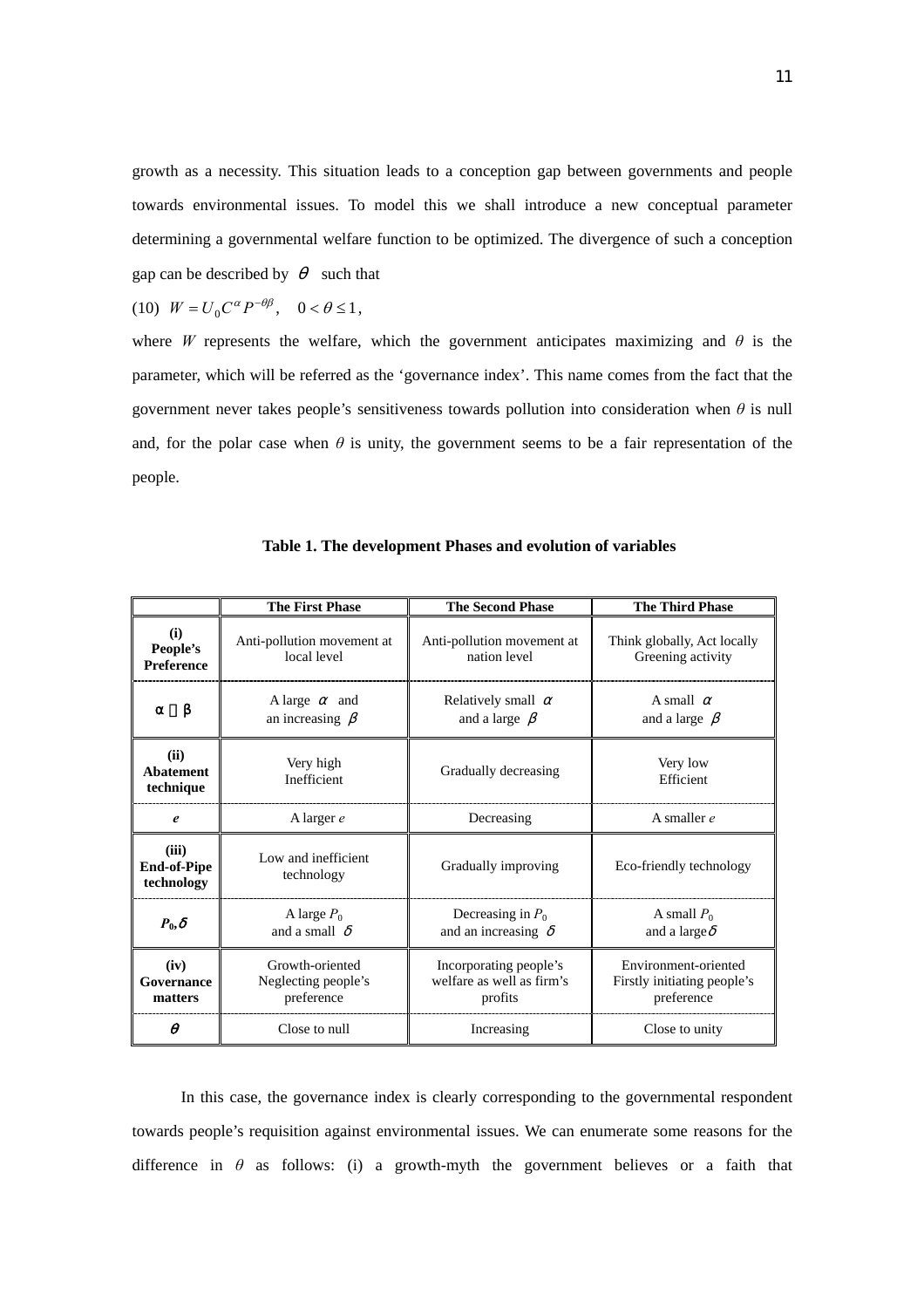environmentalism will lead to reduce economic growth, (ii) the capacity or energy of the government to effectively formulate and implement environmental policies, (iii) the institutional procedures by which governments are selected, monitored and replaced, and (iv) the accountability or transparency of the environmental policies. In the very initial stage of the economic development, the institutions in a country may be still ill organized and their environmental procedures are so weak that government cannot implement the anti-pollution policies effectively. However, political maturation will lead a society whose governmental views mirror people's preference completely. Therefore, it is inevitable that the 'governance index', will continue to evolve from almost null towards unity while the economy is developing.

Instead of (7), the government must plan to maximize (10) subject to the social budget constraint given by (3). Therefore, the optimum process of expenditures for consumption and pollution abatement can be given by the followings:

(11) 
$$
C = \frac{\alpha}{\alpha + \theta \beta \delta} Y,
$$
  
(12) 
$$
F = \frac{\theta \beta \delta}{V}
$$

(12) 
$$
E = \frac{\partial \rho}{\partial (\alpha + \theta)} Y,
$$

and, for the evolution of the environmental condition, we have

(13) 
$$
P = P_0 Y^{(\gamma - \delta)} \left[ \frac{(\alpha + \theta \beta \delta) e}{\theta \beta \delta} \right]^{\delta},
$$

that is identical with (11) when  $\theta$  is unity. It is clear from (13) that  $\partial P/\partial \theta$  is negative, implying that an increase in  $\theta$  will reduce pollution. Figure 3 shows how the pollution level changes in the economic growth process. To give a simple simulation about pollution, initial conditions concerning parameters in (13) as well as initial income are fixed in the sub-table of Figure 3. Moreover it is assumed that the economy of each case grows by 2% at annual rate.

In Figure 3, case 1 represents a reference path where no change in *θ* and *e* occurs. To compare with case 1,  $\theta$ , the 'governance index', in case 2 is assumed to continue growing by 1% annual rate. Case 3 shows the environmental development path where only decreasing in *e*, the marginal abatement cost of pollution, by 1% annual rate occurs. Moreover, case 4 indicates how pollution can be abated when both *θ* and *e* change at a constant rate. It should be noted that in case 3 or case 4, the 'governance index' is actually very close to unity, 0.996, when per capita income is almost \$10,000.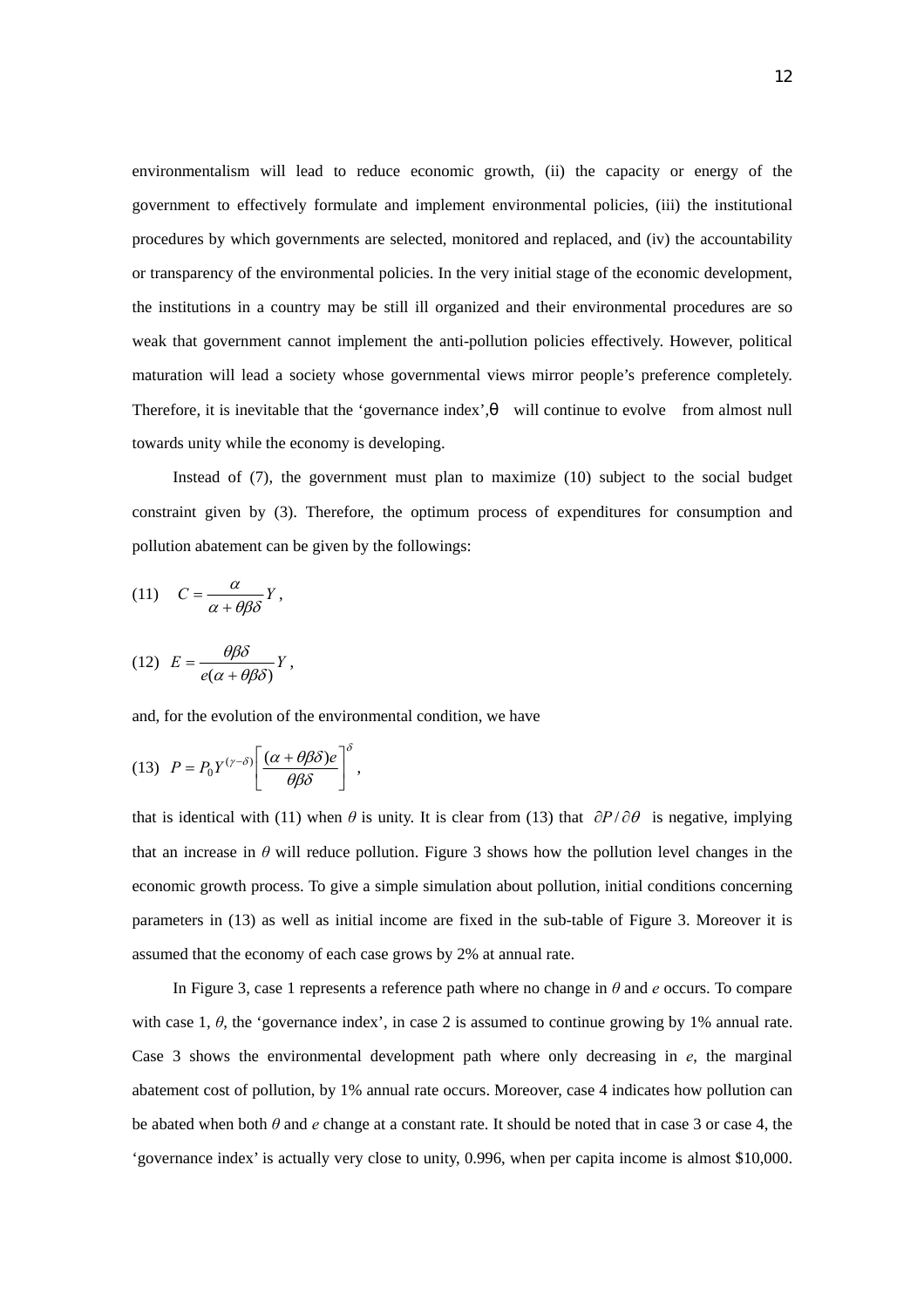Along the economic growth path towards \$10,000, case 3 shows that the institutional conditions as well as political circumstances have been adjusted towards the effective pollution controls. The tendency for reducing pollution can be strengthened by introducing more efficient abatement technology as shown by case 4. These cases are all-imaginary and far from what happens in the real world. However they tell us the possibilities of actual paths or trends that the real environmental development follows. For example, among evolution patterns of the parameters like *θ* and *e*, it is easy to choose a possible pattern where a pollution condition changes from A to C via B in Figure 3. This is the case called inverted U-shaped EKC (Environmental Kuznets Curve). As proved in this section, what kind of EKC, a relationship between income and environmental condition, emerges in the real economy is dependent on the changing patterns of many factors including technology, governance, as well as people's preference towards the good environment. Therefore, it seems impossible to give a common tendency of environmental development with respect to economic growth. EKC should be different from nation to nation.





|               | <b>Case 1</b>    |                                    | <b>Case 2</b>    |         | Case 3           |               | <b>Case 4</b>       |  |
|---------------|------------------|------------------------------------|------------------|---------|------------------|---------------|---------------------|--|
|               |                  | Increase by 1%<br>$0.1$ (constant) |                  |         | $0.1$ (constant) |               | Increase by 1%      |  |
|               | $1.0$ (constant) |                                    | $1.0$ (constant) |         | Decrease by 1%   |               | Decrease by 1%      |  |
| <b>Others</b> | $=0.8$ .         | $=1.0.$                            | $= 0.6$          | $= 0.4$ | $P_0 = 100.$     | $Y_0 = 100$ , | Growth rate= $0.02$ |  |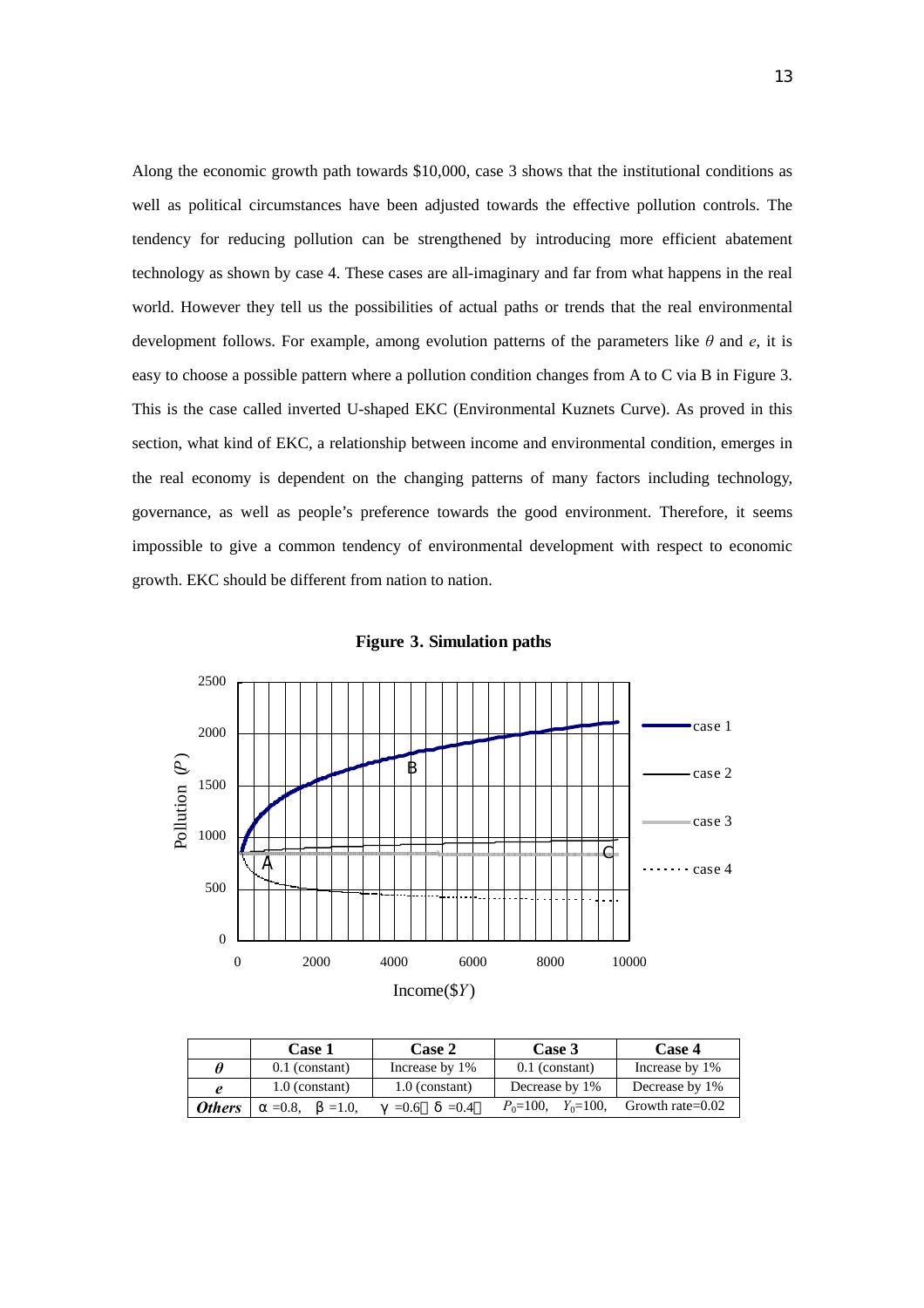# **4. The Hypothesis Testing**

 $\overline{a}$ 

From cross-sectional view, to follow the foregoing reasoning leads us to predict that the lower levels of 'governance index' will be associated with higher levels of pollution. Moreover, some other non-income factors, including anti-pollution technology, are proved to be important determinants of pollution level in the economy<sup>4</sup>. Hence the underlying structure model to be tested will be given by

#### (14) *ENVIRONMENT* = *f* (*INCOME*, *PREFERENCE*,*TECHNOLOGY*,*GOVERNANCE*) .

For explanatory variables in (14), *INCOME* means the par capita income in terms of PPP adjusted US dollars and *TECHNOLOGY* represents the levels of anti-pollution technology. Because anti-pollution technology adopted in the economy may be close to a standard in all over industries, we shall measure it in averaged points of the power of technological progress, which are reported by the Global Competitiveness Report. As far as *PREFERENCE* is concerned, we shall use the illiteracy rate and /or the rate of coverage of fixed line and mobile telephone. This is because people's environmental consciousness will be prevailed and advocated well when they have sufficiently effective means to communicate each other. Literacy is very fundamental capacity to communicate via printed media and the telephones in a society have played most popular item to communicate each other. When people can share their social issues or public nuisance among them, they will have common will, emotion and mind against such social problems, leading to regional anti-pollution movements<sup>5</sup>.

The fourth explanatory variable in (14) is *GOVERNANCE* that shows the 'governance index' to be included to allow for 'governmental respondent' towards people's requisition against environmental issues. In the absence of direct measures for the 'governance index', we shall adopt

<sup>4</sup> As Roca (2003) has mentioned, it is the real world where matters are too complicated to be predicted by only a few independent variables. In our model, we identify any reduction of environmental costs with a technological progress that will leads to more effective abatement of pollution. He stressed the importance of displacement of environmental costs among remote places or remote generations. Although we do not incorporate his arguments explicitly, it may be possible to accept that displacement can be affected through changing patterns of people's preference or governmental reaction towards environmental issues at present.

<sup>5</sup> An interesting procedure on EKC has done by Lekakis and Kousis (2001). As for three European countries, Greece, Spain and Portugal, they have reached conclusions that rising per capita income leads to more and more frequencies of citizen's environmental actions and proved that democratic governments and open political systems may certainly enhance environmental reactions through political processes. Their argument that the outcome of EKC is dependent on an interaction of 'the demand for and supply of environmental qualities as the public goods' seems to be very close to ours, which contains an interaction between individual and public behavior towards environmental issues.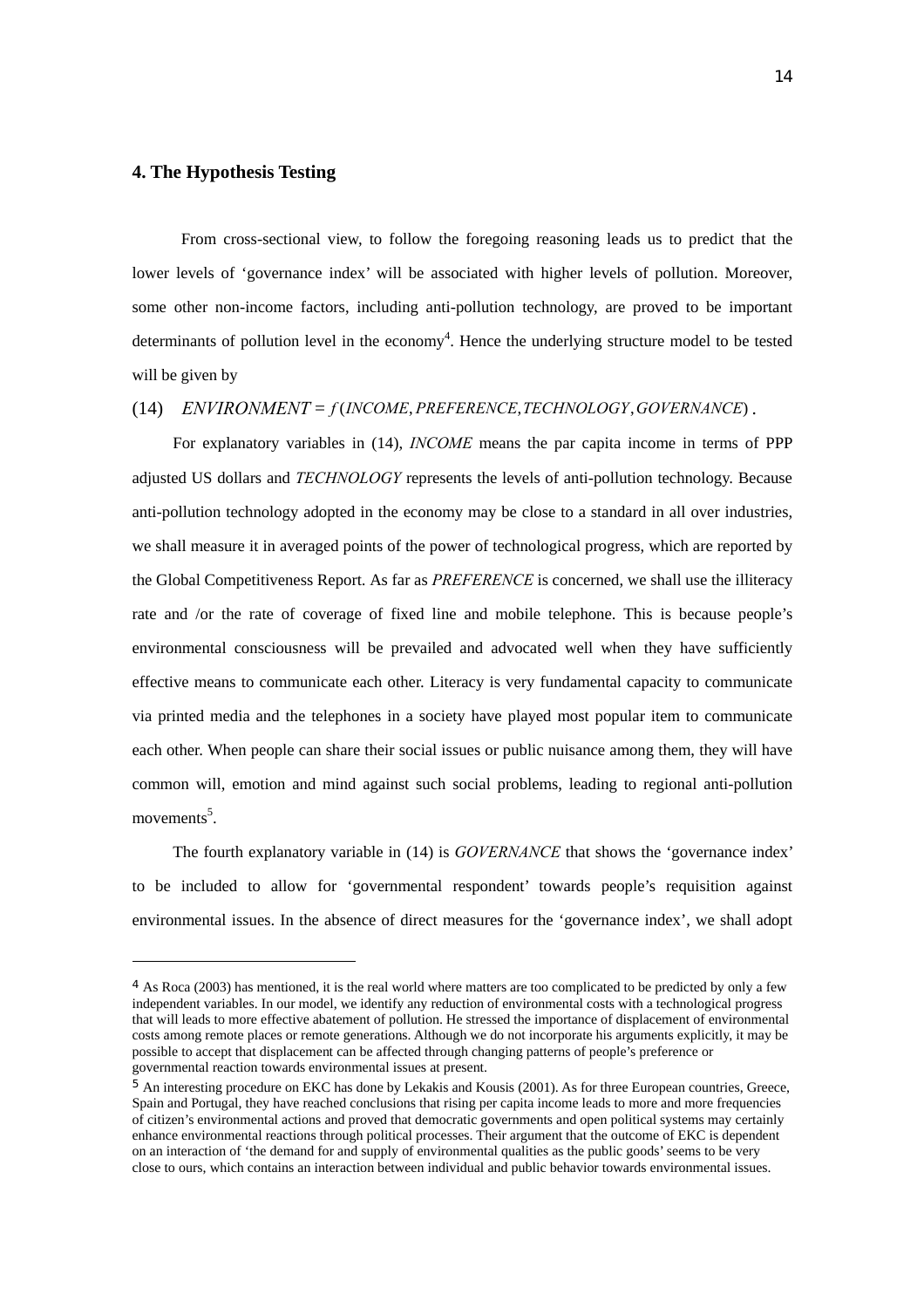some of KKZ (Kaufmann, Kraar and Zoido) indicators<sup>6</sup>. The original version of KKZ indicators has developed by Kaufmann, Kraar and Zoido (1999) and latest version is published in 2002. They have composed the indices to measure the situation of governance, which is defined as the 'tradition and institution by which authority in a country is exercised<sup> $,7$ </sup>. Three parts and two indices in each part compose KKZ indicators. Three parts are (i) the process by which governments are selected, monitored and placed, including 'Voice and Accountability', and 'Political Stability', (ii) the capacity of the government to effectively formulate and implement sound policies, including 'Governmental Effectiveness' and 'Regulatory Quality', and (iii) the respect of citizens and the state for the institutions that govern economic and social interactions among them, composed by 'Rule of Law' and 'Control of Corruption'<sup>8</sup>. KKZ indicators are depicted as in Figure 4 that shows correlations of any other indices of KKZ to 'Voice and Accountability'.

#### $\rm{a}$ ◆ Political Stability  $200$ Government accountability ccountability 1.00 Effectiveness Voice and Voice and **OCC** Regulatory Quality  $-300$   $-200$   $-1.00$   $-1.00$   $-1.00$   $-1.00$   $-1.00$   $-1.00$   $-1.00$   $-1.00$   $-1.00$   $-1.00$   $-1.00$   $-1.00$   $-1.00$   $-1.00$   $-1.00$   $-1.00$   $-1.00$   $-1.00$   $-1.00$   $-1.00$   $-1.00$   $-1.00$   $-1.00$   $-1.00$   $-1.00$   $-1.00$ -1.00 Rule of Law  $-200$  $\alpha$ Control of Corruption  $-4.00$

# **Figure 4. Governance indicators**

 $\overline{a}$ 

<sup>6</sup> KKZ indicators consist of two distinguish sources; polls of experts and surveys of businesspeople or citizens. KKZ indicators are estimated by using such compound sources from 17 publications, like Country Risk Review by Standard and Poor's DRI McGraw-Hill, World Competitiveness Yearbook by Institute for Management and Development, and so on. In this connection, Ishii (2003) also gave a useful positive analysis for economic development. She has tested various patterns of explanatory variables including KKZ to get robust estimations for economic growth.

In this connection, see Kaufmann, Kraar and Zoido (2002), pp.4-5.

<sup>&</sup>lt;sup>8</sup> Our aim to incorporate '*GOVERANANCE*' into analysis is to make it clear whether the government has a sufficient qualification for representing people's attitude towards environmental issues faithfully. Although we shall focus on the aggregate effect of six KKZ indicators, each index has still its own implication and the strength of contribution to anti-pollution might be different. Damania (2002) has stressed a necessity to study the consequences of corruption on environmental outcome because almost researches concerning environmental compliance appear to have ignored this. He has proved from theoretical views that corruption is one of the major causes of environmental damage in developing countries and the judiciary is also important. Even if it is the case, it cannot be rational way to disregard other four factors that also must be causes to affect on various anti-environmental policy actions. However, it seems to be a very suggestive piece of writings that environmental policy cannot be effective without dissolving problems of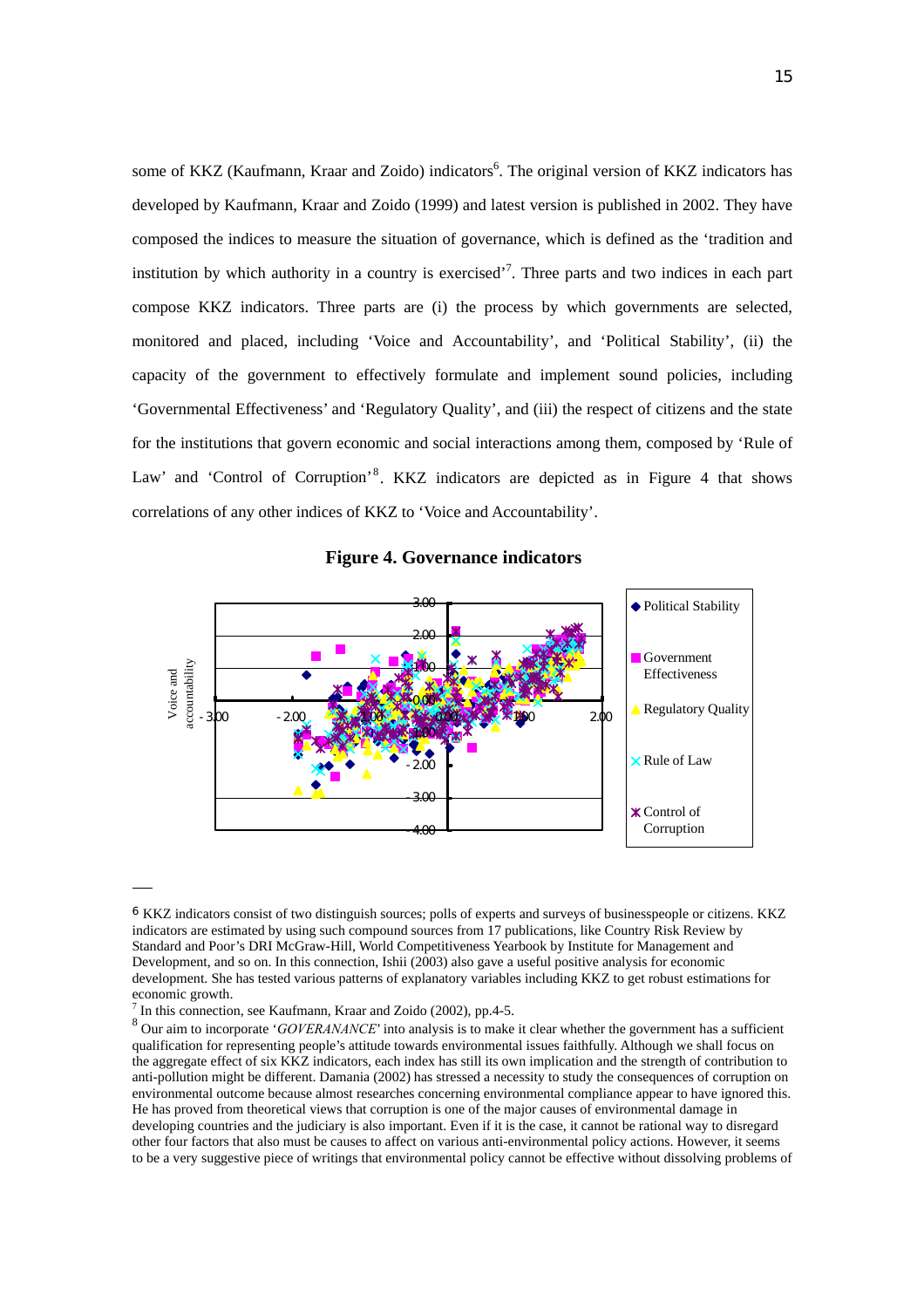

# **Figure 5. Six Clusters of Governance Index**

corruption.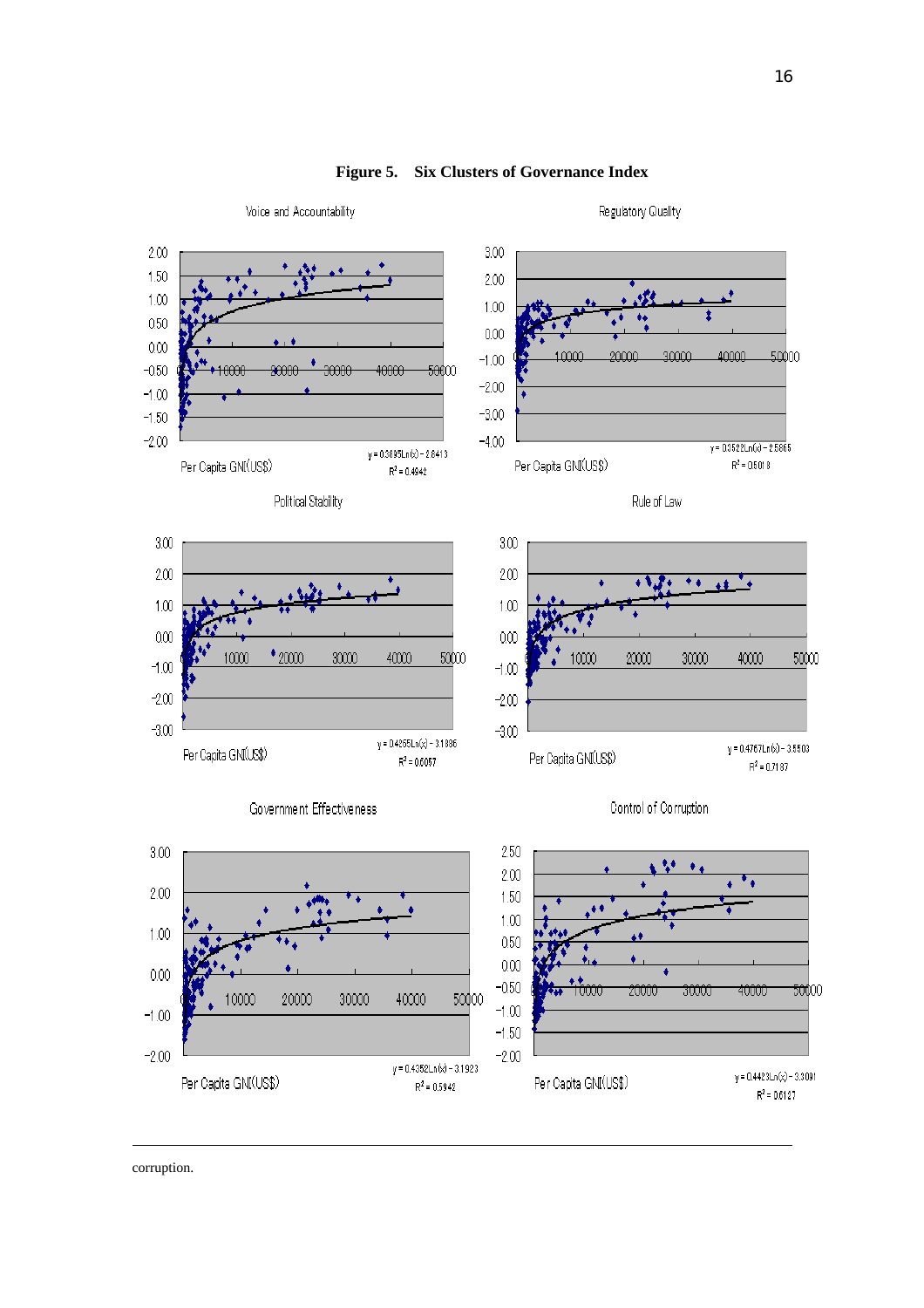Moreover, Figure 5 shows how each cluster of governance develops with par capita income. From these graphs, it can be found that the selection, monitoring and replacing processes of the government and the implementing processes of sound policies can be enforced when the par capita income is developed.

 We have estimated equation (14) for each of the environmental or pollution variables, such as the sanitation level, the accessibility to safe water, Sulfur dioxide, Nitrogen dioxide and particulate matters<sup>9</sup>. Before summarizing estimation results, it is notable to mention that the data-materials are from slightly different periods; for example per capita income in terms of PPP base is in the year 2001, the sanitation level, the accessibility to safe water and all variables related to 'Governance Index' are in the year 2000, but any other pollutants are in the year 1998-9. This is mainly because there is only a few adequate time-series data in the field of pollution materials. Moreover, the difficulties of data collection, especially about the developing countries, sometimes put limitations on econometric procedures of estimation.

#### **4.1 Results**

 $\overline{a}$ 

 Table 2 shows the regression results when independent variable is sulfur dioxide, nitrogen dioxide and particulate matters sanitation level. Many authors have estimated the relation between economic growth and environmental situation and tried to prove the existence of 'inverted U –shaped' EKC. To accomplish this task, Boyce (2002) for example, they have included not only par capita income but also squared as well as cubed income as the explanatory variables. Because it seems to be hard to explain the justification of this assumption from theoretical viewpoints, we shall use per capita GNI only in logarithm term.

 In the case of sulfur dioxide in Table 2, we obtain a plausible positive correlation between income and pollution and find an effectiveness of higher technology to reduce pollutant. As for REFERENCE, higher literacy rate, i.e. lower illiteracy rate, must lead to better environmental circumstances in urban area, though the effect of traditional telecommunication measures on decreasing  $SO<sub>2</sub>$  is not statistically significant. Among clusters of GOVERNANCE, two elements are

As for PM,  $SO_2$  and  $NO_2$ , we employ data by 2003 World Development Indicators, which report only some major cities in 53 countries. Among them we adopt not the capital but the city that have the largest population in the country.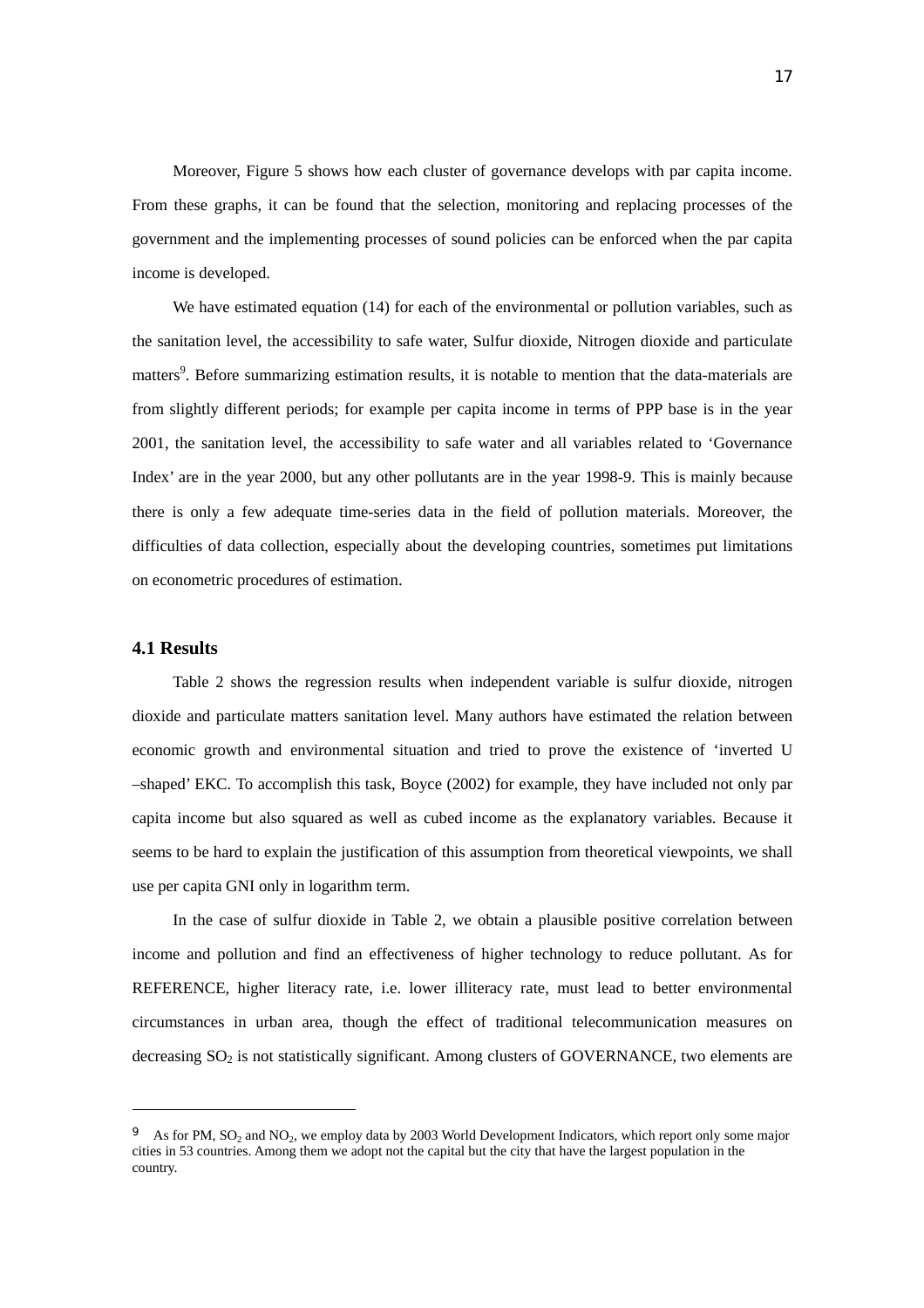statistically significant: both 'Voice and accountability' and 'Rule of Law' have desirable impact on reducing pollutant. This is acceptable result because adjusting juristic as well as administrative systems to industrializing economy, for example, will lead to a remarkable improvement to control some pollutants. Nitrogen Dioxide also improves with technical progress. The results concerning 'Voice and accountability' and Rule of Law' are similar to the case of  $SO_2$ . The fact that particulate matters (PM) monotonically increase with income is also similar to other two pollutants. This result is consistent with a general understanding that an industrializing economy with a rapid growth in

| <b>Explanatory Variables</b>  |                                                    | <b>Sulfur Dioxide</b> |               | <b>Nitrogen Dioxide</b> |              | <b>Particulate Matter</b> |              |
|-------------------------------|----------------------------------------------------|-----------------------|---------------|-------------------------|--------------|---------------------------|--------------|
| <b>INCOME</b>                 | Par capita GNI<br>(LOG, PPP)                       | 5.069                 | $(1.773)*$    | 18.283                  | $(3.543)$ #  | 8.706                     | $(2.293)$ ** |
| <b>PREFERENCE</b>             | <b>Illiteracy rate</b>                             | 0.828                 | $(2.990)$ #   | 0.007                   | (0.009)      | 2.639                     | $(6.727)$ #  |
|                               | <b>Fixed Line &amp;</b><br><b>Mobile Telephone</b> | 0.002                 | (0.213)       | $-0.021$                | $(-0.920)$   | $-0.021$                  | $(-1.289)$   |
|                               | Voice and<br><b>Accountability</b>                 | $-13.603$             | $(-2.637)$ #  | $-14.289$               | $(-1.442)$   | $-9.876$                  | $(-1.344)$   |
|                               | <b>Political Stability</b>                         | 17.506                | $(1.694)*$    | 47.148                  | $(2.311)$ ** | 14.652                    | (1.614)      |
| <b>GOVERNANCE</b>             | Government<br><b>Effectiveness</b>                 | 10.747                | (0.946)       | 16.842                  | (0.740)      | 19.059                    | (1.235)      |
|                               | <b>Regulatory</b><br><b>Quality</b>                | 1.977                 | (0.199)       | $-3.955$                | $(-0.195)$   | $-6.865$                  | $(-0.486)$   |
|                               | <b>Rule of Law</b>                                 | $-21.441$             | $(-2.411)$ ** | $-33.941$               | $(-1.954)*$  | 5.700                     | (0.569)      |
|                               | <b>Control of</b><br>Corruption                    | $-2.923$              | $(-0.388)$    | 1.949                   | (0.137)      | $-16.113$                 | $(-1.551)$   |
| <b>TECHNOLOGY</b>             | <b>Average of GCR</b>                              | $-3.954$              | $(-0.623)$    | $-22.424$               | $(-1.894)$ * | $-8.677$                  | $(-1.017)$   |
| <b>Adjusted R-squared</b>     |                                                    | 0.554                 |               | 0.259                   |              | 0.718                     |              |
| <b>Durbin-Watson</b>          |                                                    | 1.336                 |               | 1.201                   |              | 1.992                     |              |
| <b>Number of observations</b> |                                                    | 39                    |               | 35                      |              | 42                        |              |

**Table 2. The determinants of air pollution** 

1) \*, \*\* and # are statistically significant at 10%,5% and 1% level respectively.

heavy industry as well as in transportation has caused particulate matters to increase in urban area. It is notable; however, that unlike air pollutants such as  $SO_2$  or  $NO_2$ , it seems to be much easier for people to identify how dangerous PM is for their health and for their daily life. People had no other way to breathe whereas they can drink water to buy bottled water from Switzerland instead of their own well. In fact, the Regulatory Law against Dust emitted from Factories and Business Sites in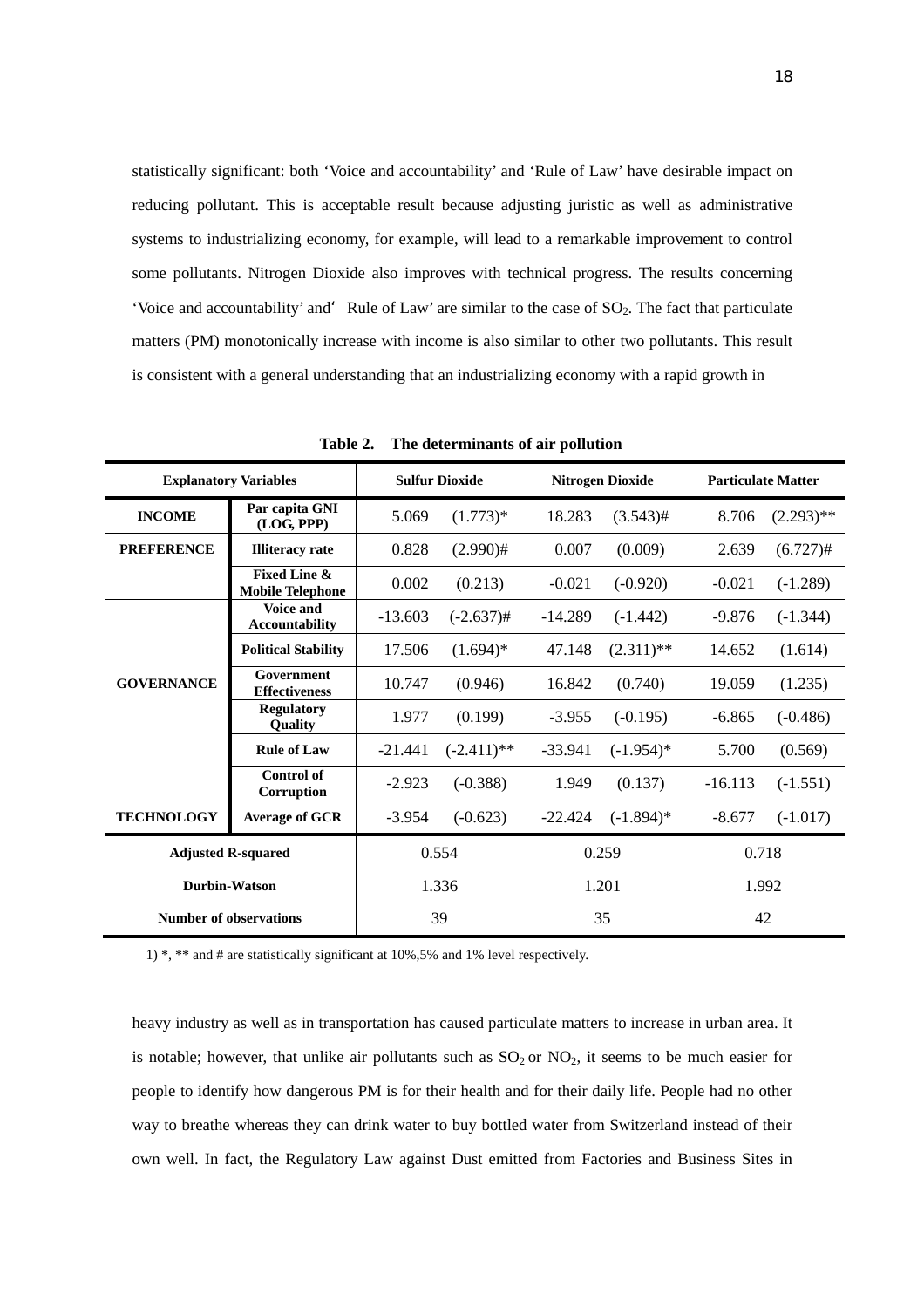1957 was one of the earliest national-level of anti-air-pollution laws in Japan after the World War  $II^{10}$ . Moreover, a better literacy might lead to a better communication among people towards anti-pollution movements so that the government has been urgently forced to establish some institutional or legal systems. By this interaction between government and people we may find statistically significant favorable effects of higher income on emissions of PM. This is a possible explanation for the impact of literacy to be consistent. Although some clusters of GOVERNANCE have different effects, the impact of 'Voice of Accountability' is generally consistent with our hypothesis.

Our results are reported in Table 3 for the national-level variables; sanitation, safe water and

| <b>Explanatory Variables</b>  |                                                    | Access to improved<br>sanitation |              | <b>Access to improved</b><br>drinking water<br>resources |             | Protected area ratio to<br>surface area <sup>1)</sup> |               |
|-------------------------------|----------------------------------------------------|----------------------------------|--------------|----------------------------------------------------------|-------------|-------------------------------------------------------|---------------|
| <b>INCOME</b>                 | Par capita GNI<br>(LOG, PPP)                       | 12.053                           | $(10.454)$ # | 7.996                                                    | $(4.216)$ # |                                                       |               |
| <b>PREFERENCE</b>             | <b>Illiteracy</b> rate                             | $-0.117$                         | $(-1.062)$   | 0.326                                                    | $(1.796)^*$ |                                                       |               |
|                               | <b>Fixed Line &amp;</b><br><b>Mobile Telephone</b> | $-0.006$                         | $(-1.051)$   | 0.007                                                    | (0.708)     |                                                       |               |
|                               | Voice and<br><b>Accountability</b>                 | $-1.117$                         | $(-0.411)$   | 3.574                                                    | (0.799)     | 7.012                                                 | $(3.484)$ #   |
| <b>GOVERNANCE</b>             | <b>Political Stability</b>                         | $-1.699$                         | $(-0.639)$   | 0.529                                                    | (0.121)     | 1.130                                                 | (0.347)       |
|                               | Government<br><b>Effectiveness</b>                 | 0.524                            | (0.173)      | 6.389                                                    | (1.284)     | $-3.352$                                              | $(-0.980)$    |
|                               | <b>Regulatory</b><br>Quality                       | 3.893                            | (1.160)      | $-0.071$                                                 | $(-0.013)$  | $-7.574$                                              | $(-2.400)$ ** |
|                               | <b>Rule of Law</b>                                 | 1.895                            | (0.513)      | 1.048                                                    | (0.172)     | 4.466                                                 | (1.176)       |
|                               | <b>Control of</b><br>Corruption                    | $-0.304$                         | $(-0.079)$   | $-4.757$                                                 | $(-0.751)$  | 4.513                                                 | (0.927)       |
| <b>TECHNOLOGY</b>             | <b>Average of GCR</b>                              | $-3.404$                         | $(-1.285)$   | 0.129                                                    | (0.030)     | $-1.233$                                              | $(-0.253)$    |
| <b>Adjusted R-squared</b>     |                                                    | 0.427                            |              | 0.410                                                    |             | 0.210                                                 |               |
| <b>Durbin-Watson</b>          |                                                    | 2.043                            |              | 2.161                                                    |             | ---                                                   |               |
| <b>Number of observations</b> |                                                    | 62                               |              | 62                                                       |             | 92                                                    |               |

**Table 3. The determinants of environmental situation (national-level)** 

1) The model that the nations over 10,000US\$ are eliminated and per capita GNI is in nominal US\$ term with the constant of 34.446 (2.356) to be estimated.

2) \*, \*\* and # are statistically significant at 10%, 5% and 1% level respectively.

 $\overline{a}$ 

<sup>&</sup>lt;sup>10</sup> Air pollution control law was established in 1968, more than ten years later when the Regulatory Law against Dust was established.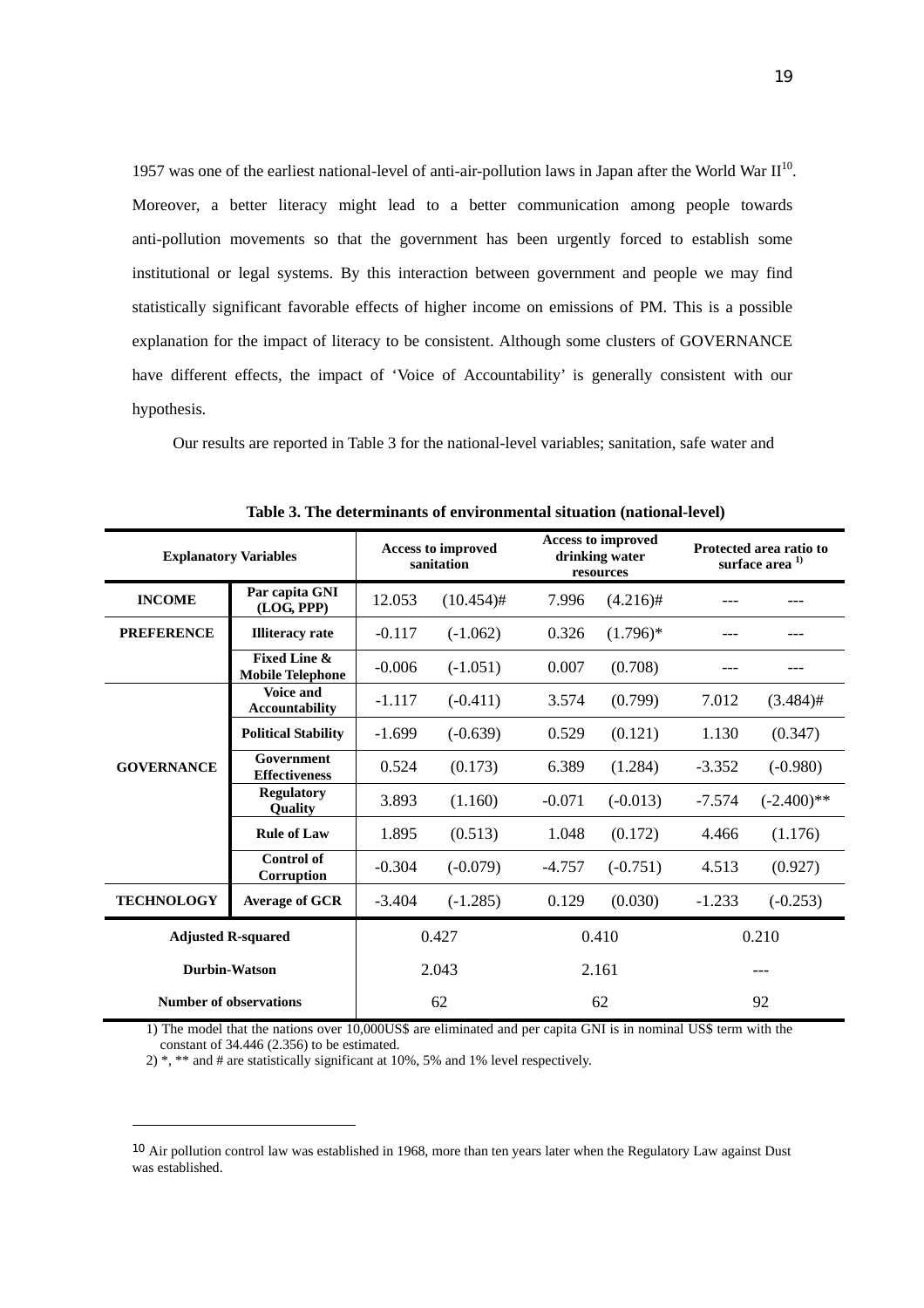national protected area. To compare with individual pollutants studied above, each national-level environmental situation has lower adjusted R-squared and statistical robustness is so weak.

Moreover, we will find it inconsistent to our hypothesis that technical progress has negative impact on such environmental situations, like safe water, sound sanitation and protection of natural area, though estimation results are statistically insignificant except for sanitation.. However, it may be notable that in PREFERENCE, the literacy rate is statistically significant and consistent with our hypothesis. We do not have any statistically consistent results about protected area<sup>11</sup>. Some of independent variables in GOVERNANCE, such as 'Voice and Accountability' and 'Rule of Law', however, seem to have consistent impacts on protected area ratio.

# **4.2 Contribution by Factors: a Decomposition Procedure**

 $\overline{a}$ 

 Our hypothetical approach in the proceeding sections suggests that there is no logical consequence of a predictable relation between economic growth and environment, not always leading to an inverted U-shaped  $EKC^{12}$ . Statistical procedures for estimating the structural model given by (14) also have proved that the hypothesis is very likely to be statistically significant, in particular for the air pollutants in Table 2. Accordingly, this allows for the possibility that the actual pollutants, such as PM,  $NO_2$  or  $SO_2$ , in a city of the specific countries can be decomposed into four major factors; INCOME, PREFERENCE, GOVERNANCE and TECHNOLOGY. Following Table 2 that shows the estimated equation for each pollutant, we can decompose the actual pollution level into the four factors. The results are summarized by Table 4 that focuses on the different patterns of the decomposition in OECD countries to compare with those of non-OECD countries. Moreover, Figures 6 includes more detail information about pollutants emitted in related countries.

In each graph of Figure 6 concerning three different pollutants, two slightly different but

<sup>11</sup> Bimonte (2002) has given the empirical tests for the percentage protected area. Its theoretical base seems to be slightly unclear but he uses some explanatory variables such as income distribution, education, information accessibility (newspaper coverage). After naming these variables 'participation', he has proved how important participation is to determine the environmental situation. His point must be justified because 'participation makes social preference shift away from private towards public goods.' (see p.154) This is also the basic recognition to approach the EKC analysis in our paper. As far as statistical procedure is concerned, however, the estimation has been done only for the EU countries.

<sup>&</sup>lt;sup>12</sup> The robustness of the statistical evidence for the existence of an inverted U-shaped EKC does not always supported by empirical works. Harbaugh, Levinson and Wilson (2002), for example, have proved that there is little empirical support for an inverted U-shaped relationship between several air pollutants and national income. They have also concluded that the existence of an inverted U-shaped EKC is very sensitive to data structures as well as to econometric specifications.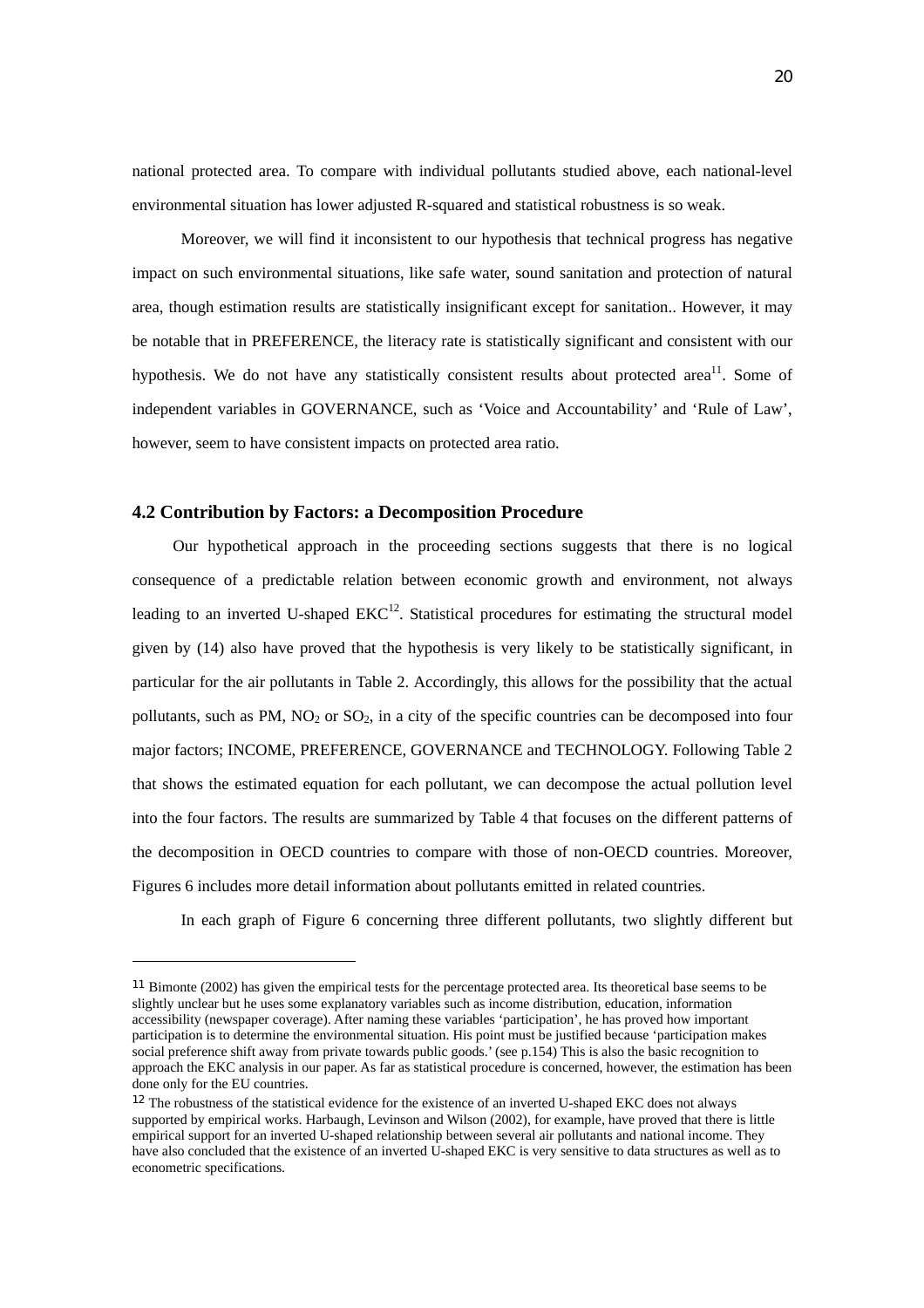similar lines show the actual as well as predicted levels of pollutants respectively, and four cumulated bars indicate factors into which the predicted pollutant can be decomposed. Actually, countries are ranked by their environmental performance. For example, France performed best but Egypt worst as far as PM emission is concerned. A careful observation will lead us to the following points. In the case of decomposition of PM, TECHNOLOGY has positive but INCOME has negative effects on reducing emission in every countries. Although the impacts of GOVERNANCE seem to be ambiguous, greater contribution to reduce PM may be stemmed from PREFERENCE in less polluted countries. In many developing countries, like South Africa, Brazil, Indonesia, China, India and Egypt, less PREFERENCE have effect on increasing pollution, although it appears to have opposite effect with greater PREFERENCE in most developed countries. In the cases of decomposition of  $SO_2$  and  $NO_2$ , we obtain the similar conclusions to INCOME and TECHNOLOGY that the former is positive but the latter is negative factors to increase pollution. It should be noted that GOVERNANCE must be a negative factor on emission of  $SO<sub>2</sub>$  in almost countries except for a few countries like Egypt, Mexico and China, and REFERENCE is still a positive factor to greater pollution. As far as  $NO<sub>2</sub>$  emission is concerned, PREFERENCE proves to be a negative factor for all countries and GOVERNANCE to be a small but positive factor for almost counties with a few exceptional countries such as Thailand, India, Turkey and Romania.

In many cases, we should be careful when we apply results of decomposition procedures of pollution to each country. This is partly because a less robustness of statistical significance but mainly because there must be any other implicit reasons, including erratum of the related data, to determine factors.

Table 4 provides the average figures of decomposition analysis. Factors of each pollutant are classified into two region categories; OECD and non-OECD countries. Table 4 proves that emission of each pollutant in an OECD country is almost a half or two-third in a non-OECD country. In the case of PM, it is clear that the difference in average emission levels between two regions mainly comes from the following reasons; in OECD countries, peoples' preference is negative factor but in non-OECD countries this is a still positive factor on pollution. This finding implies that an improvement of the communication measures among people in non-OECD countries still do not lead to a betterment of environment although it does not always mean that an advanced circumstances concerning PREFERENCE cannot be factors to reduce pollution. It might be fair to conclude that the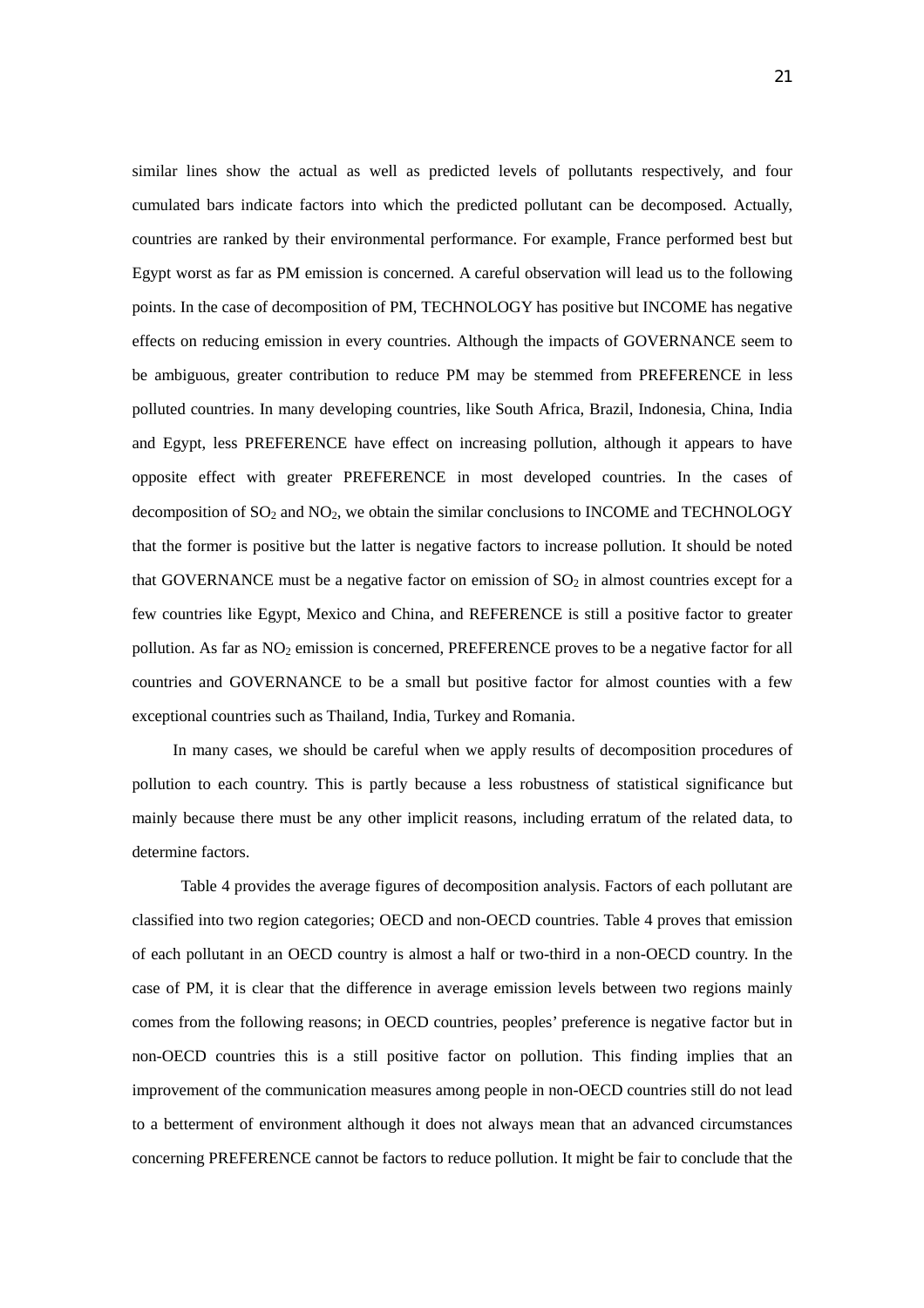negative role of the factors of PREFERENCE to worsen pollution will be altered into positive one when they reach to their mature level, at least the minimum of OECD countries, in the process of economic growth. Figures in Table 4 shows that if the factor of PREFERENCE in a non-OECD country could have had the same impact on pollution as that in an OECD country, emissions in both regions could be kept almost the same. Although the TECHNOLOGY factor is a negative one to pollution for the both regions, the levels of impact are different, in an OECD country the impact being almost by thirteen points less than that in a non-OECD country.



**Figure 6. Decomposition of pollutant into factors: country base** 

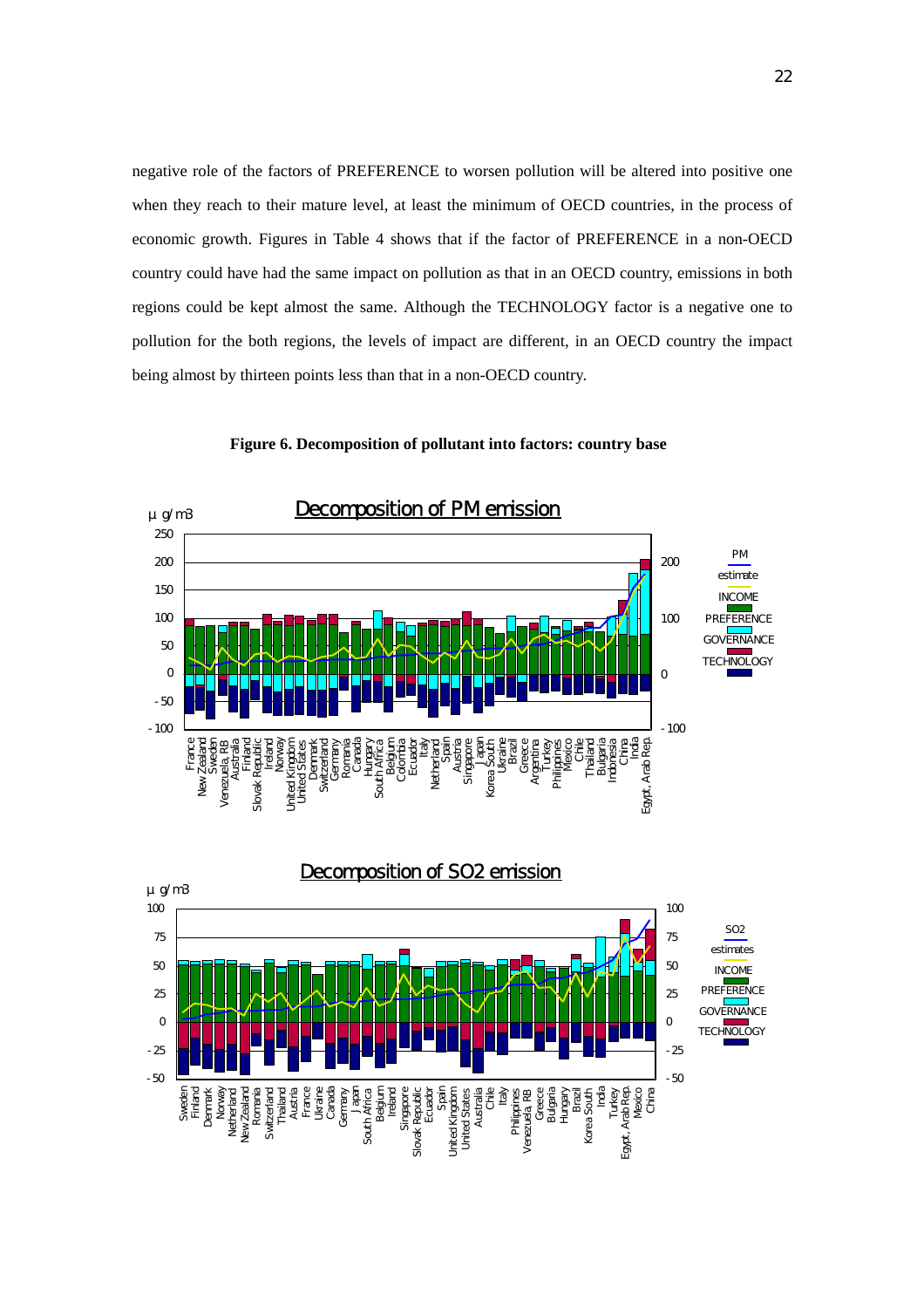

As for the factor of GOVERNANCE, in an OECD country it has a larger impact on pollution by eight points than that in a non-OECD country. These findings lead to a possible explanation that non-OECD countries have emitted PM more than OECD countries because of less GOVERANCE and TECHNOLOGY. A negative effect of PREFERENCE to reduce pollution in non-OECD countries, just opposite to OECD case, must be a most striking feature, meaning that people may be still less conscious or ignore how much various environmental effects on their life are important.

As far as the emission of  $SO_2$  is concerned, like in the case of PM and  $NO_2$ , the INCOME factor gives positive contribution to increase pollution and only a few difference in the contribution level by INCOME can be observed between OECD and non-OECD countries, only about 7 points, but 11 points for PM and 23 points for NO<sub>2</sub>. As for the factor of TECHNOLOGY, it contributes to reducing pollution about 15% in non-OECD countries, but slightly large by 6 points in OECD countries. Most prominent features for the case of  $SO<sub>2</sub>$  can be found for the factors like GOVERNANCE and PREFERENCE. It is a striking distinction to the case of PM that the factor of GOVERNANCE in OECD countries tends to negatively contribute to pollution whereas it almost affects nothing on pollution in non-OECD countries. This implies that an improvement of some political process of decision making in non-OECD countries, for example, still do not lead to a betterment of environment. Like the case of PM, the factor of PREFERENCE in non-OECD countries contributes positively to pollution, almost triple to compare with that in OECD countries. This finding also leads to an implication that people in non-OCED countries may be still less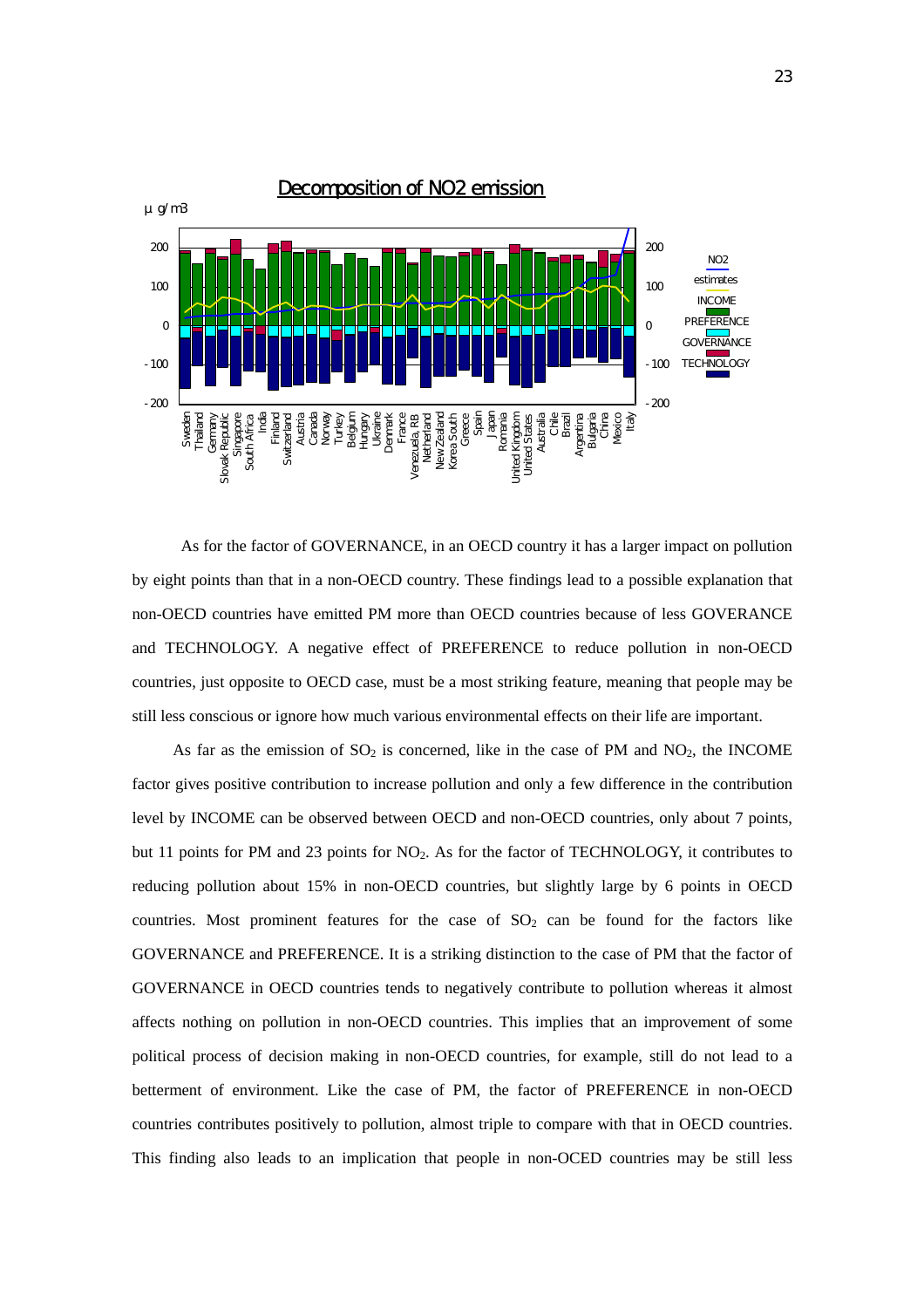conscious or ignore how much environmental effect of  $SO<sub>2</sub>$  emission on their life is serious.

|                        |             | Average  | <b>Factors</b> |                   |                   |                   |  |  |
|------------------------|-------------|----------|----------------|-------------------|-------------------|-------------------|--|--|
|                        |             | emission | <b>INCOME</b>  | <b>PREFERENCE</b> | <b>GOVERNANCE</b> | <b>TECHNOLOGY</b> |  |  |
|                        | <b>OECD</b> | 28.35    | 87.96          | $-23.15$          | 8.33              | $-46.29$          |  |  |
| PM                     |             |          | 310.27%        | $-81.65%$         | 29.39%            | $-163.28%$        |  |  |
| $\mu$ g/m <sup>3</sup> | Non-OECD    | 61.95    | 76.73          | 19.05             | 0.63              | $-33.41$          |  |  |
|                        |             |          | 123.85%        | 30.75%            | 1.02%             | $-53.93%$         |  |  |
|                        | <b>OECD</b> | 18.38    | 51.24          | 3.16              | $-16.08$          | $-21.10$          |  |  |
| SO <sub>2</sub>        |             |          | 278.75%        | 17.22%            | $-87.48%$         | $-114.82%$        |  |  |
| $\mu$ g/m <sup>3</sup> | Non-OECD    | 38.82    | 44.43          | 10.34             | 0.17              | $-15.47$          |  |  |
|                        |             |          | 114.44%        | 26.63%            | 0.43%             | $-39.86%$         |  |  |
|                        | <b>OECD</b> | 63.30    | 184.70         | $-24.50$          | 10.06             | $-119.59$         |  |  |
| NO <sub>2</sub>        |             |          | 291.79%        | $-38.70\%$        | 15.89%            | $-188.92%$        |  |  |
| $\mu$ g/m <sup>3</sup> | Non-OECD    | 87.33    | 161.30         | $-6.44$           | 9.09              | $-80.73$          |  |  |
|                        |             |          | 184.69%        | $-7.37\%$         | 10.41%            | $-92.43%$         |  |  |

**Table 4. Decomposition of Pollutants into Four Factors** 

# **5. Concluding Remarks**

It is our main task to analyze the relationship between economic development and environmental situation. Our focus is mainly on the econometric tests on this relationship and their results are almost consistent with the hypothesis.

In order to give historical perspectives concerning environmental development in the economy, we firstly formalized a new approach termed 'the phase analysis', which makes it possible to classify the evolution processes of movements or policies against pollutants into three phases. A chain of events from occurrence of environmental issue to procedure of countermeasure towards environmental danger can be observed in the evolution process of every pollutant. The first phase is the period during which the specific environmental issues prevail and antipollution movements initiated. The second phase is the period during which both local and central governments launch wide social reforms of administrative organizations and laws in the fields of environmental policy while in the third phase, the environmental authorities broaden and strengthen the environmental quality standards and apply the monitoring and sanction rule in a strict and rigorous way. As Grossman and Krueger (1995) pointed out and Boyce (2002) has cited recently, people's demand as well as 'vigilance and advocacy' are most critical elements that enforce the government to induce more environmental-friend policy and implement its commitment. There can be no environmental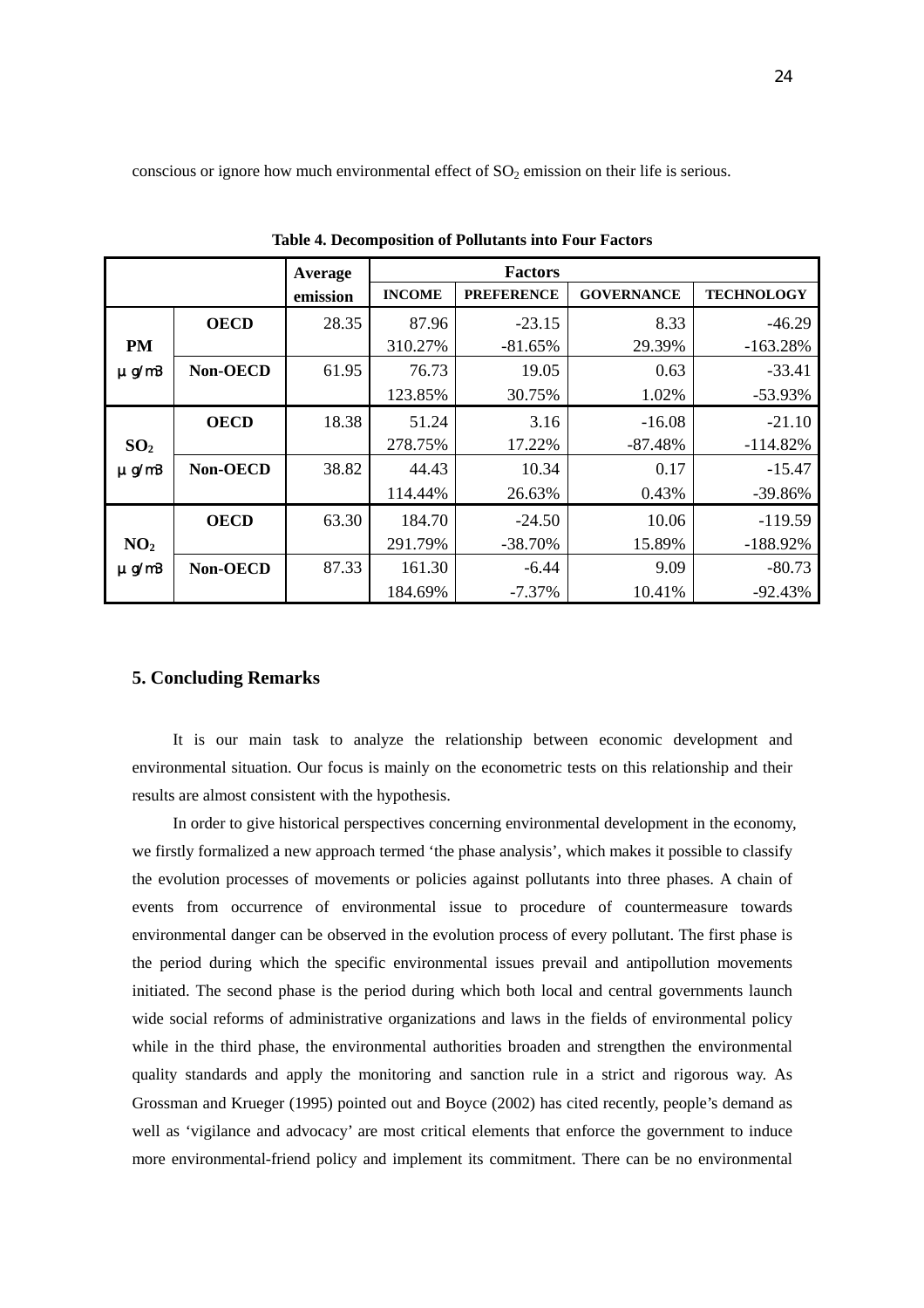policy response against environmental issues unless people with eco-consciousness countermove against the environmental issues. In this paper we have incorporated such people's activities into the basic model. After modeling the simple relationship between income and environmental situation from our hypothetical approach, we reach our underlying structural model and test its empirical validity. Although the national-level of environment-related data is not so valid, the results concerning the city-level of pollutants like  $PM$ ,  $SO_2$  and  $NO_2$  is statistically significant.

Our regression analysis consists of two parts. One is the ordinary regression procedure on which we introduce some independent variables concerning KKZ (Kaufmann-Kraar-Zoido) index of the 'GOVERNANCE' besides income, preference and technology. As for the general outlook of the results, the following explanations are possible. First, income effect is positive to increase pollutant. An increase in per capita income does not lead to any reduction of pollutant. Second, however, a higher rate of literacy and technology appear to put curbs on pollution. People's demand for better environmental quality can reach to government when they sufficiently communicate and discuss about the environmental issues. Third, well education and/or high literacy must lead to less pollution. Finally, among six factors in KKZ index, higher 'Voice and Accountability', more sophisticated 'Rule of Law' or more adequate 'Control of corruption' generally associates with less pollution while higher 'Political Stability' appears not to be associated with less pollution. Another procedure related to the statistical analysis is the factor-decomposition by which pollution can be decomposed into four specific factors; INCOME, PREFERENCE, GOVERNANCE and TECHNOLOGY. Major findings are as follows. First, an improvement of the communication measures among people in non-OECD countries still do not lead to a betterment of PM emission although it does not always mean that an advanced circumstances concerning PREFERENCE cannot be factors to reduce pollution. It might be predicted that the negative role of the factors of PREFERENCE to worsen pollution in non-OECD countries will be altered into positive one when they reach to their mature level. Second, the TECHNOLOGY factor plays negative role to pollution for the both regions. Third, as for the factor of GOVERNANCE, in an OECD country it has a larger impact on pollution by eight points than that in a non-OECD country. These findings lead to a possible explanation that non-OECD countries have emitted PM more than OECD countries because of less GOVERANCE and TECHNOLOGY. Fourth, as for the case of  $SO<sub>2</sub>$ , unlike the case of PM, the factor of GOVERNANCE in OECD countries tends to negatively contribute to pollution whereas it almost affects nothing on pollution in non-OECD countries. This implies that an improvement of some political process of decision making in non-OECD countries, for example, still do not lead to a betterment of environment. Fifth, people in non-OCED countries prove to be still less conscious or ignore how seriously they are suffered from the damage of SO2 emission.

 One policy implication of our findings is that although there is no direct logical relationship between income and environment, environmental situation in non-OECD countries can be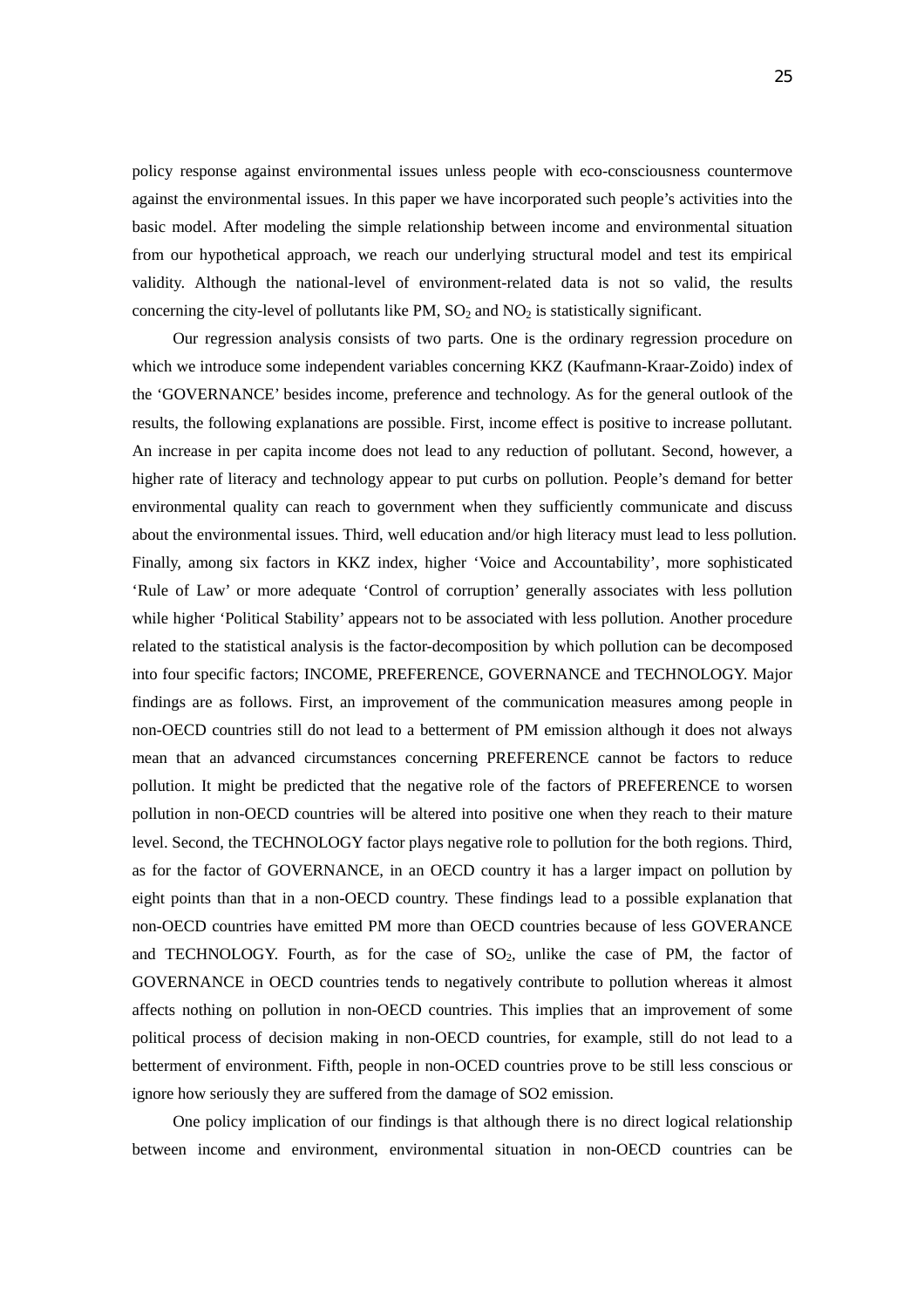accompanied by improvements in non-income factors such as PREFERENCE as well as GOVERNANCE that might be propelled by economic growth in per capita income term. Accordingly, it must be important for OECD countries to lead developing countries towards achieving improvements in those factors. Our findings also prove that prompting environmental-friendly technology in non-OECD countries possibly via foreign aids and foreign direct investment is timeworn but still important political procedure.

# **References**

- Andreoni J. and A.Levinson (2001), "The Simple Analytics of the Environmental Kuznets Curve," *Journal of Public Economics*,80(2), 269-286.
- Atkinson,G.R., Dubourg,K., Hamilton,M. Munasinghe, D.Pearce and C.Young, (1997), *Measuring Sustainable Development*, Edward Elgar.
- Bimonte,S. (2002), "Information access, income distribution, and the Environmental Kuznets Curve," *Ecological Economics*,41, 145-156.
- Boyce,J.K. (2002), *The Political Economy of the Environment*, Edward Elgar.
- Cole, M.A., Rayner, A.J. and J.M.Bates (1997), "The Environmental Kuznets curve: an empirical analysis," *Environmental and Development Economics*, 2, 401-416.
- Damania,R.(2002), "Environmental controls with corrupt bureaucrats," *Environmental and Development Economics*, 7, 395-405.
- Dasgupta,S., B.Laplante, H.Wang and D.Wheeler (2002), "Confronting the Environmental Kuznets Curve," *Journal of Economic Perspectives*,16,1,147-168.
- Foster,B.A.(1973), "Optimal Capital Accumulation in a Polluted Environment," *Southern Economic Journal*,39,544-547.
- Freeman,A.M. 2002 , "Environmental Policy Since Earth Day I: What Have We Gained?," *Journal of Economic Perspectives*,16,1,125-146.
- Grossman,G.M. and A.B.Krueger, (1993), "Environmental Impacts of the North American Free Trade Agreement," in P.Garber ed., *the U.S.-Mexico Free Trade Agreement*, Cambridge MIT Press,13-56.
- Grossman,G.M. and A.B.Krueger, (1995), "Economic growth and the environment," *Quarterly Journal of Economics*,112,353-377.
- Hanley,N. ,Shogren,J.F. and B.White,(2001), *Introduction to Environmental Economics*, Oxford University Press.
- Harashima,Y and T.Morita, (1998), "A Comparative study of environmental policy development processes in the three East Asian countries: Japan, Korea, and China," Environmental Economics and Policy Studies, 1,39-67.
- Harbaugh,W.T.,A.Levinson and D.M.Wilson, "Reexamining the Empirical Evidence for an Environmental Kuznets Curve," *The Review of Economics and Statistics*,84(3), 541-551.
- Ishii N.(2003), *The Positive Analysis of Long-term Economic Development* (Choki keizaihatten no Jisshou Bunseki, in Japanese), Nihon-Keizai-Shinbunsha.
- Kaufmann,D. A.Kraay, and P.Zoido-Lobaton, (2002), *Governance Matters II*, Policy Research Working Paper, The World Bank, 2772 (http://www.worldbank.org/wbi/govenance/govdata 2001)
- Kelly, D.L. (2003), "On environmental Kuznets curves arising from stock externalities," *Journal of*